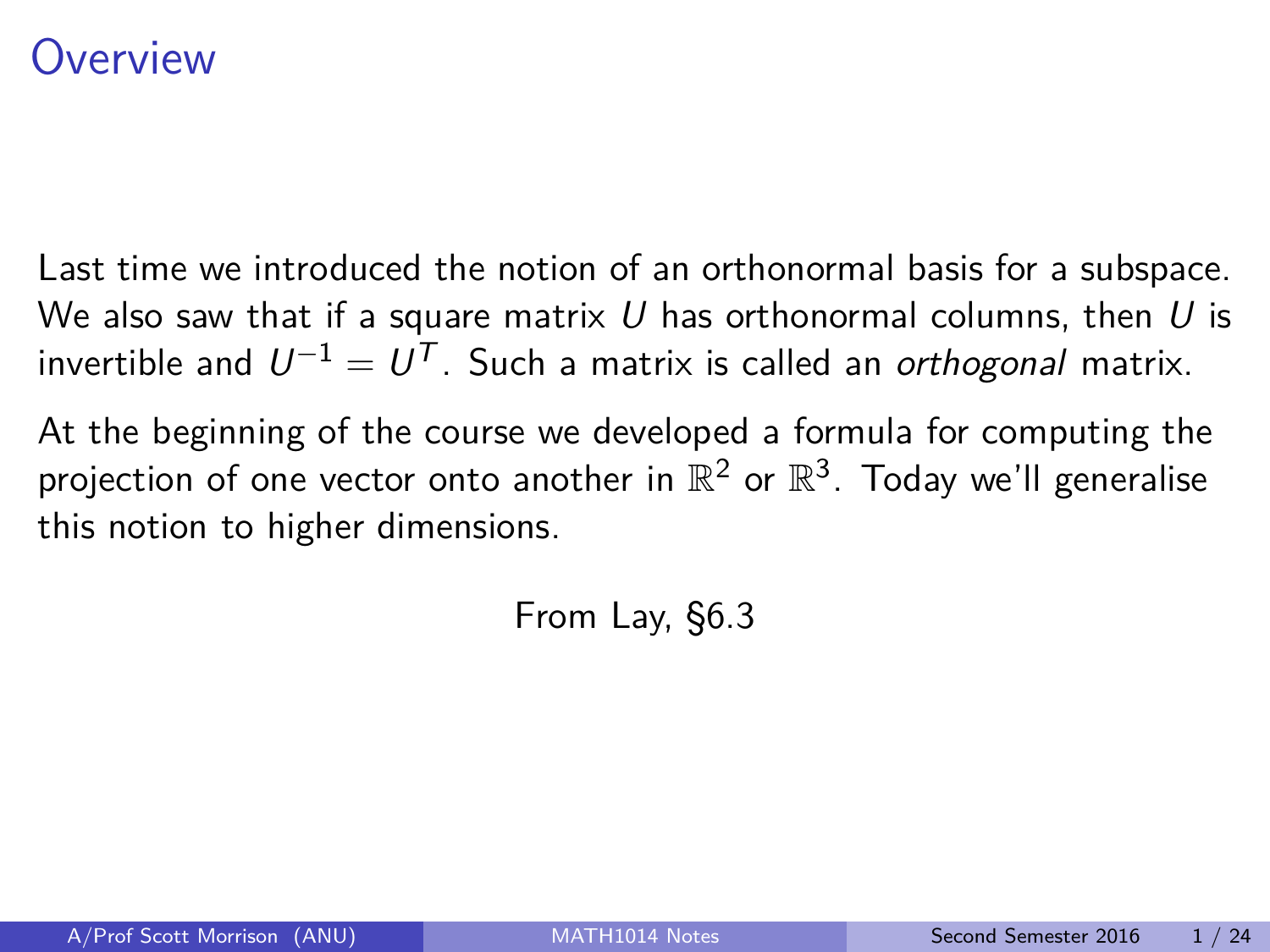Recall from Stewart that if  $\mathbf{u} \neq \mathbf{0}$  and  $\mathbf{y}$  are vectors in  $\mathbb{R}^n$ , then

 $proj_{\mathbf{u}} \mathbf{y} = \frac{\mathbf{y} \cdot \mathbf{u}}{\mathbf{u} \cdot \mathbf{u}}$ **u**·**u u** is the orthogonal projection of **y** onto **u**.

(Lay uses the notation " **y**ˆ " for this projection, where **u** is understood.)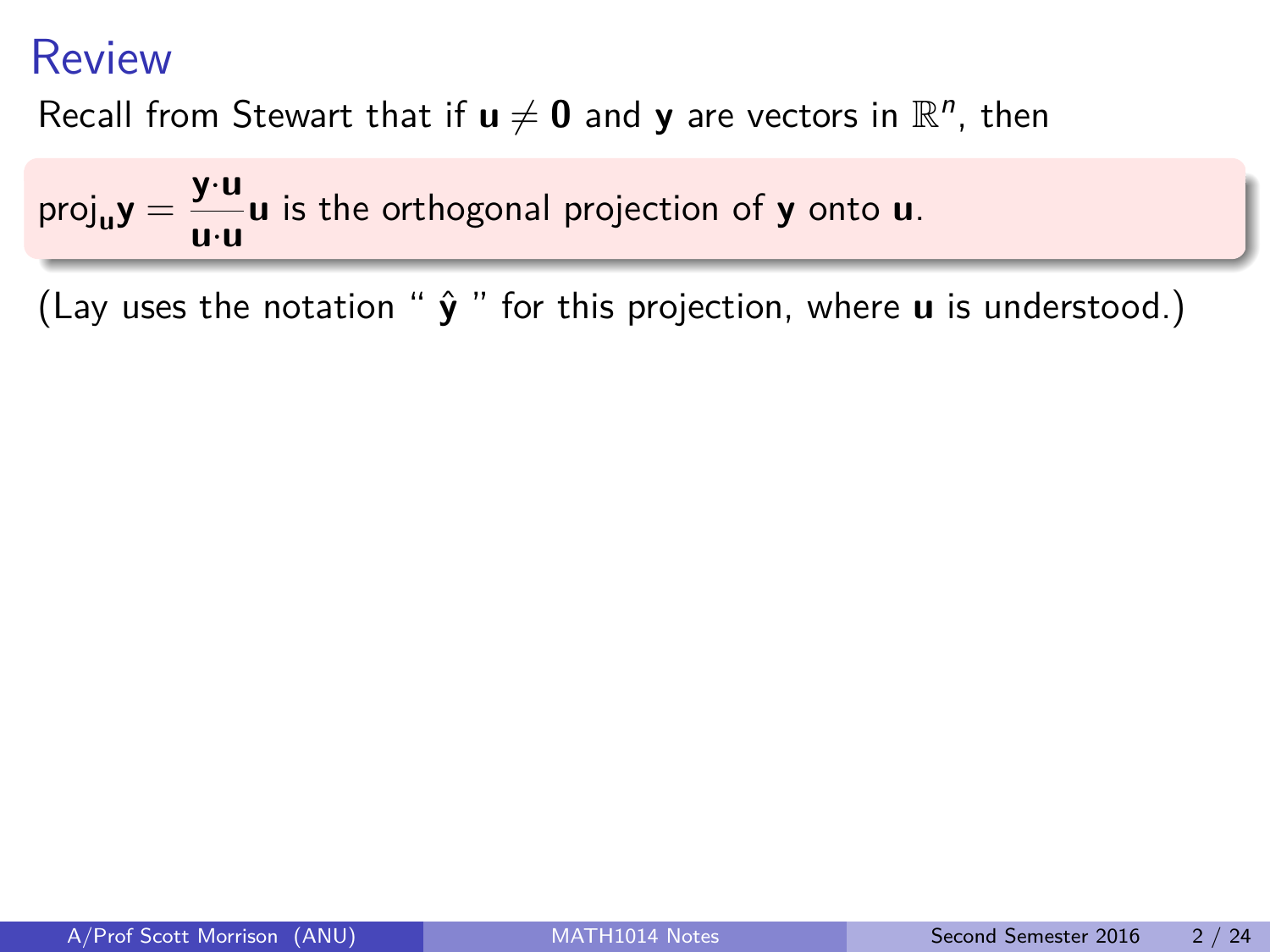Recall from Stewart that if  $\mathbf{u} \neq \mathbf{0}$  and  $\mathbf{y}$  are vectors in  $\mathbb{R}^n$ , then

 $proj_{\mathbf{u}} \mathbf{y} = \frac{\mathbf{y} \cdot \mathbf{u}}{\mathbf{u} \cdot \mathbf{u}}$ **u**·**u u** is the orthogonal projection of **y** onto **u**.

(Lay uses the notation " **y**ˆ " for this projection, where **u** is understood.)

How would you describe the vector proj<sub>u</sub>y in words?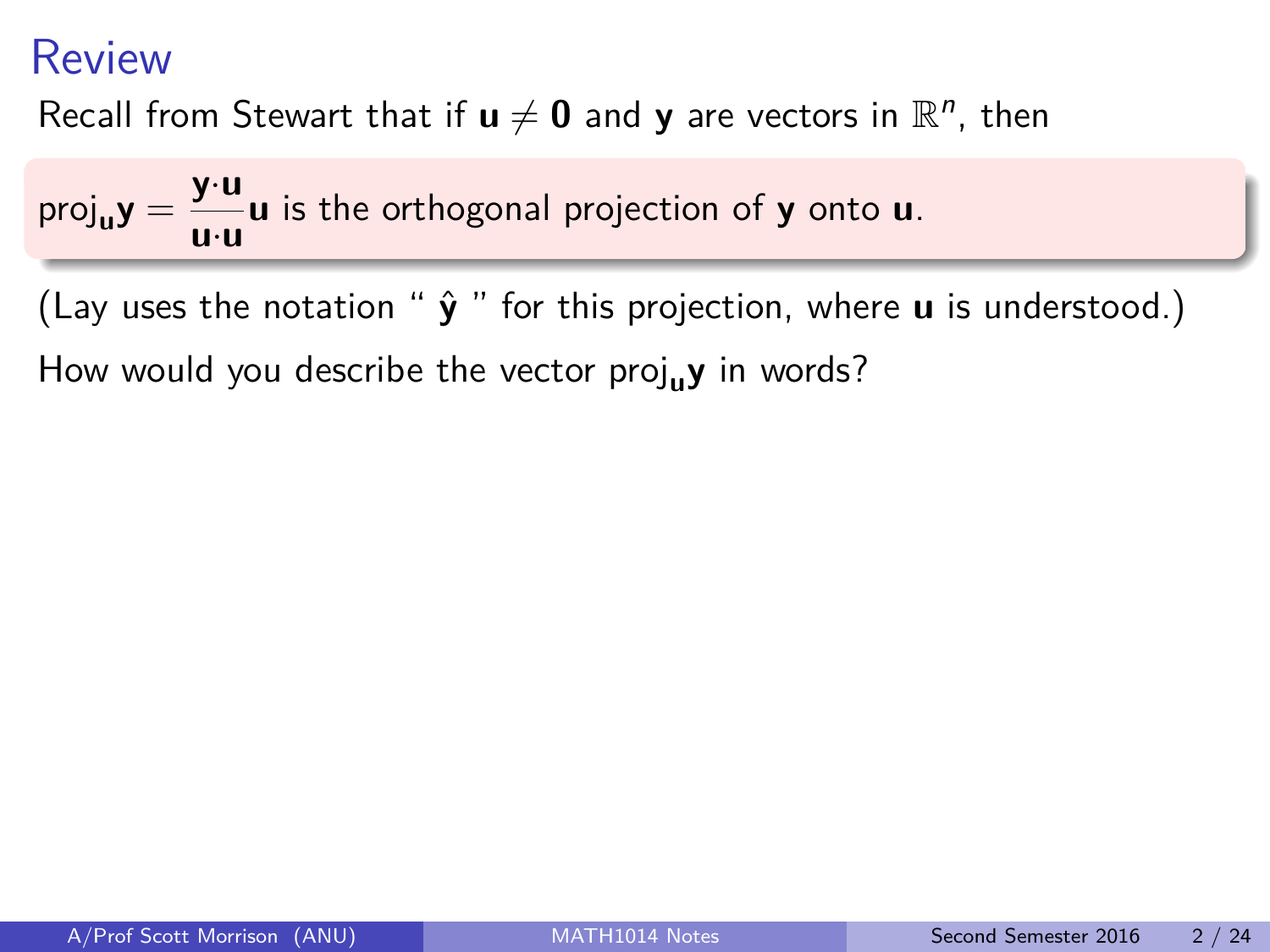Recall from Stewart that if  $\mathbf{u} \neq \mathbf{0}$  and  $\mathbf{y}$  are vectors in  $\mathbb{R}^n$ , then

 $proj_{\mathbf{u}} \mathbf{y} = \frac{\mathbf{y} \cdot \mathbf{u}}{\mathbf{u} \cdot \mathbf{u}}$ **u**·**u u** is the orthogonal projection of **y** onto **u**.

(Lay uses the notation " $\hat{v}$ " for this projection, where **u** is understood.)

How would you describe the vector proj<sub>u</sub>y in words? One possible answer:

**y** can be written as the sum of a vector parallel to **u** and a vector orthogonal to **u**; proj**uy** is the summand parallel to **u**.

Or alternatively,

**y** can be written as the sum of a vector in the line spanned by **u** and a vector orthogonal to  $\mathbf{u}$ ; proj<sub>u</sub>y is the summand in Span $\{\mathbf{u}\}\$ .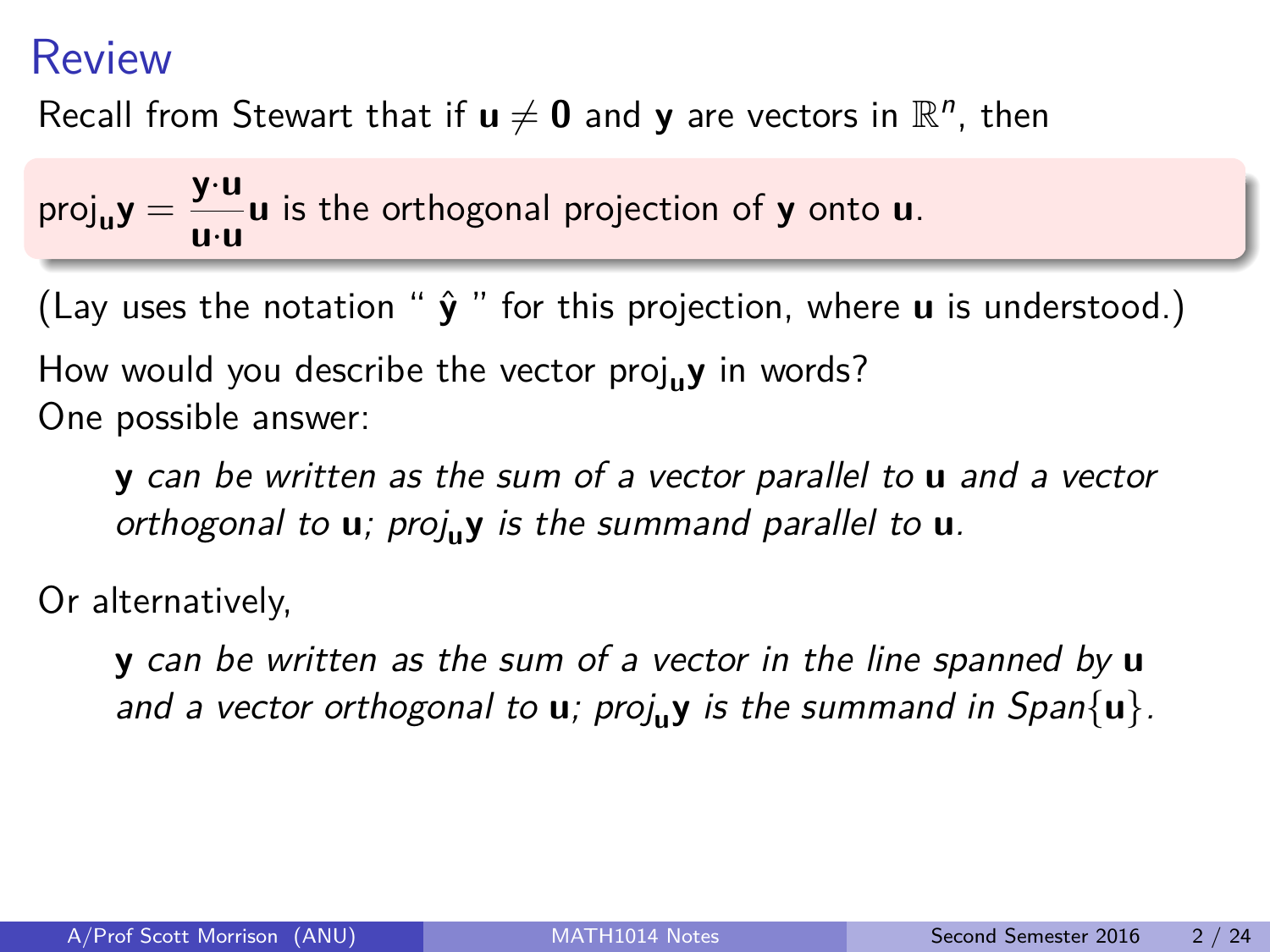Recall from Stewart that if  $\mathbf{u} \neq \mathbf{0}$  and  $\mathbf{y}$  are vectors in  $\mathbb{R}^n$ , then

 $proj_{\mathbf{u}} \mathbf{y} = \frac{\mathbf{y} \cdot \mathbf{u}}{\mathbf{u} \cdot \mathbf{u}}$ **u**·**u u** is the orthogonal projection of **y** onto **u**.

(Lay uses the notation " $\hat{v}$ " for this projection, where **u** is understood.)

How would you describe the vector proj<sub>u</sub>y in words? One possible answer:

**y** can be written as the sum of a vector parallel to **u** and a vector orthogonal to **u**; proj**uy** is the summand parallel to **u**.

Or alternatively,

**y** can be written as the sum of a vector in the line spanned by **u** and a vector orthogonal to **u**; proj<sub>u</sub>y is the summand in Span{**u**}.

We'd like to generalise this, replacing Span{**u**} by an arbitrary subspace:

Given **y** and a subspace W in  $\mathbb{R}^n$ , we'd like to write **y** as a sum of a vector in W and a vector in  $W^{\perp}$ .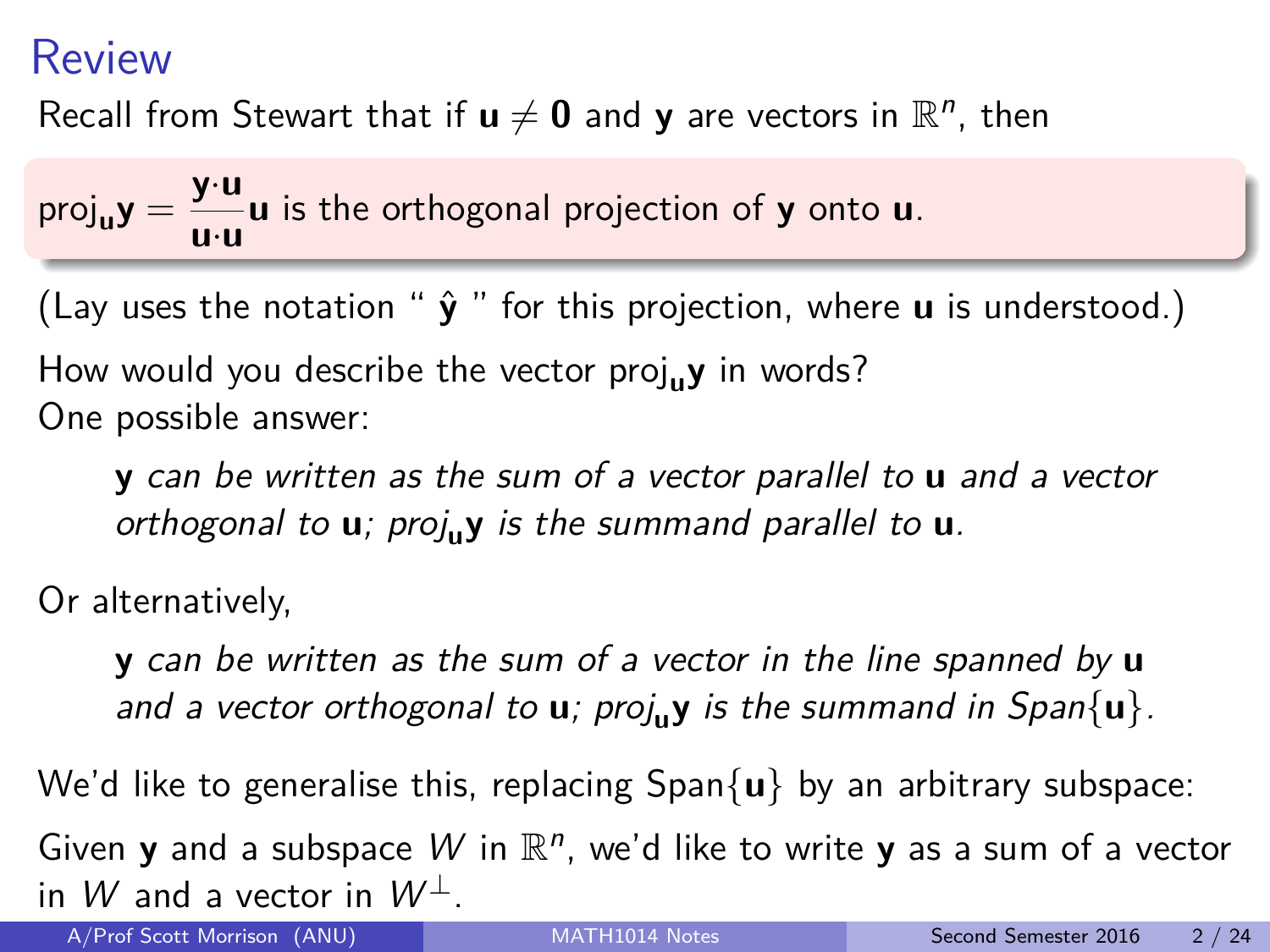#### Example 1

Suppose that  $\{ {\bm u}_1, {\bm u}_2, {\bm u}_3 \}$  is an orthogonal basis for  $\mathbb{R}^3$  and let  $W =$  Span  $\{u_1, u_2\}$ . Write **y** as the sum of a vector  $\hat{\mathbf{y}}$  in W and a vector **z** in  $W^{\perp}$ .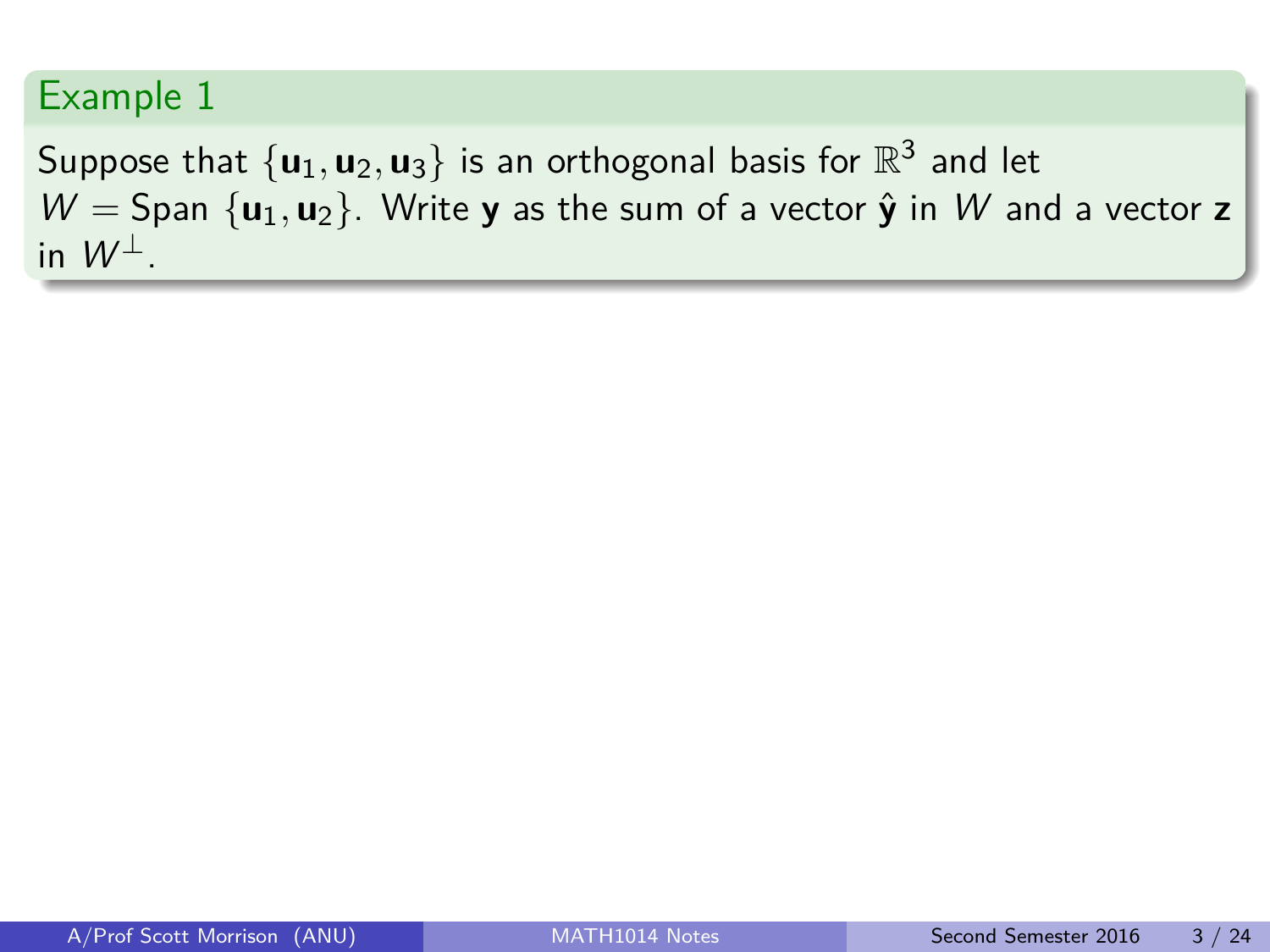#### Example 1

Suppose that  $\{ {\bm u}_1, {\bm u}_2, {\bm u}_3 \}$  is an orthogonal basis for  $\mathbb{R}^3$  and let  $W =$  Span  $\{u_1, u_2\}$ . Write **y** as the sum of a vector  $\hat{\mathbf{y}}$  in W and a vector **z** in  $W^{\perp}$ .

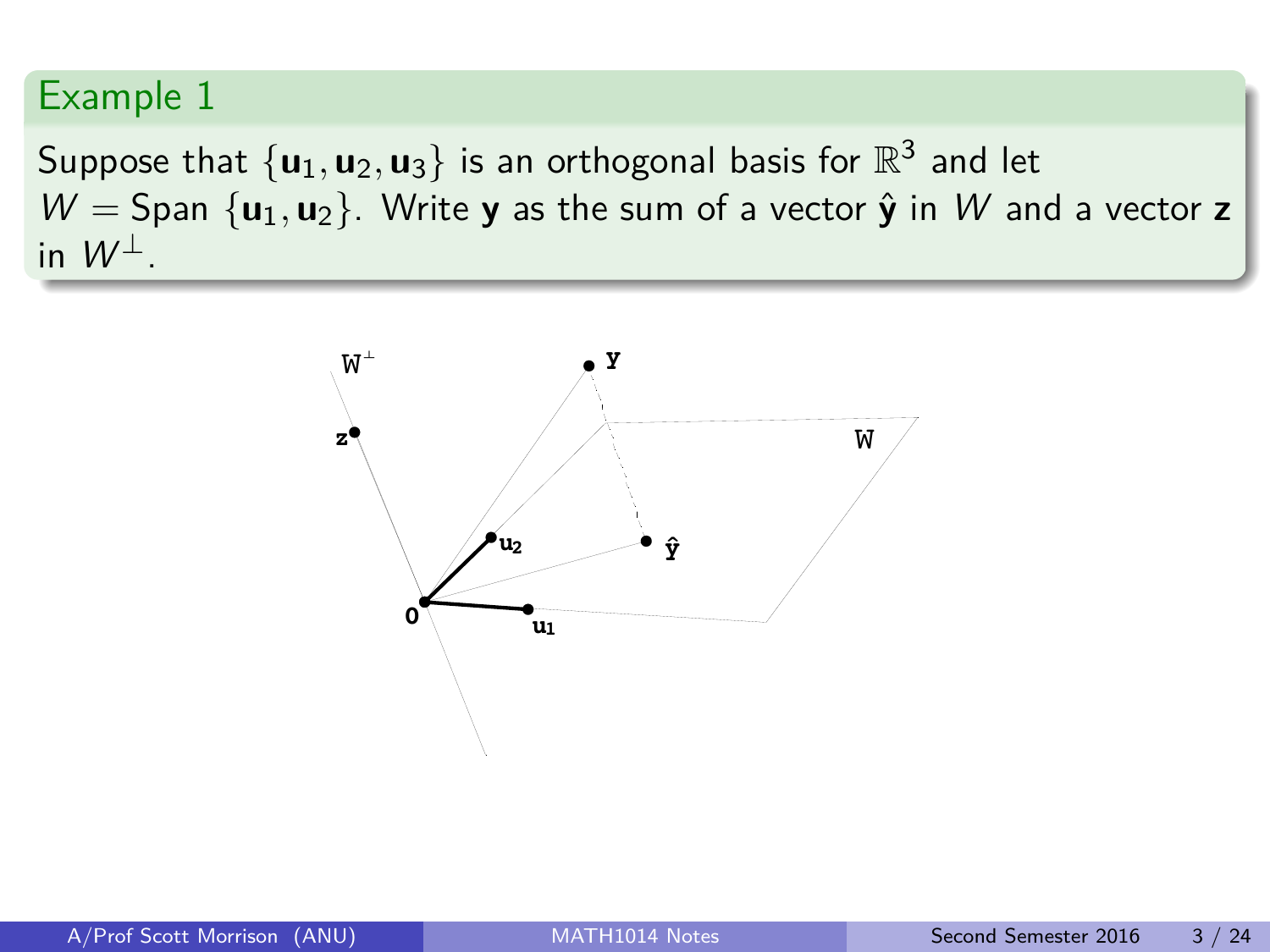Recall that for any orthogonal basis, we have

$$
\textbf{y}=\frac{\textbf{y}\cdot \textbf{u}_1}{\textbf{u}_1\cdot \textbf{u}_1}\textbf{u}_1+\frac{\textbf{y}\cdot \textbf{u}_2}{\textbf{u}_2\cdot \textbf{u}_2}\textbf{u}_2+\frac{\textbf{y}\cdot \textbf{u}_3}{\textbf{u}_3\cdot \textbf{u}_3}\textbf{u}_3.
$$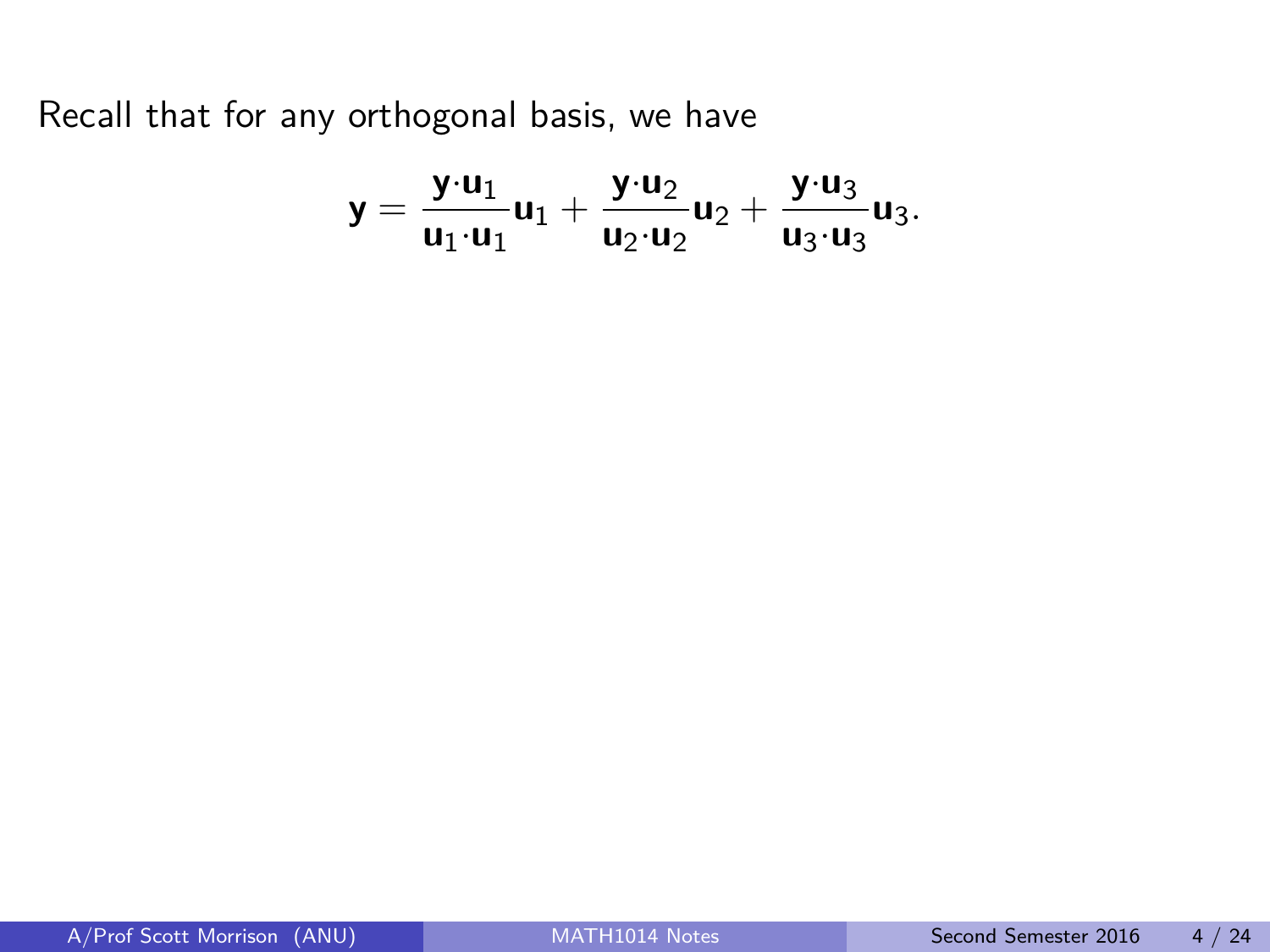Recall that for any orthogonal basis, we have

$$
\textbf{y}=\frac{\textbf{y}\cdot \textbf{u}_1}{\textbf{u}_1\cdot \textbf{u}_1}\textbf{u}_1+\frac{\textbf{y}\cdot \textbf{u}_2}{\textbf{u}_2\cdot \textbf{u}_2}\textbf{u}_2+\frac{\textbf{y}\cdot \textbf{u}_3}{\textbf{u}_3\cdot \textbf{u}_3}\textbf{u}_3.
$$

It follows that

$$
\hat{\mathbf{y}} = \frac{\mathbf{y} \cdot \mathbf{u}_1}{\mathbf{u}_1 \cdot \mathbf{u}_1} \mathbf{u}_1 + \frac{\mathbf{y} \cdot \mathbf{u}_2}{\mathbf{u}_2 \cdot \mathbf{u}_2} \mathbf{u}_2
$$

and

$$
z=\frac{y\cdot u_3}{u_3\cdot u_3}u_3.
$$

Since **u**<sup>3</sup> is orthogonal to **u**<sup>1</sup> and **u**2, its scalar multiples are orthogonal to Span $\{u_1, u_2\}$ . Therefore  $z \in W^{\perp}$ 

All this can be generalised to any vector **y** and subspace  $W$  of  $\mathbb{R}^n$ , as we will see next.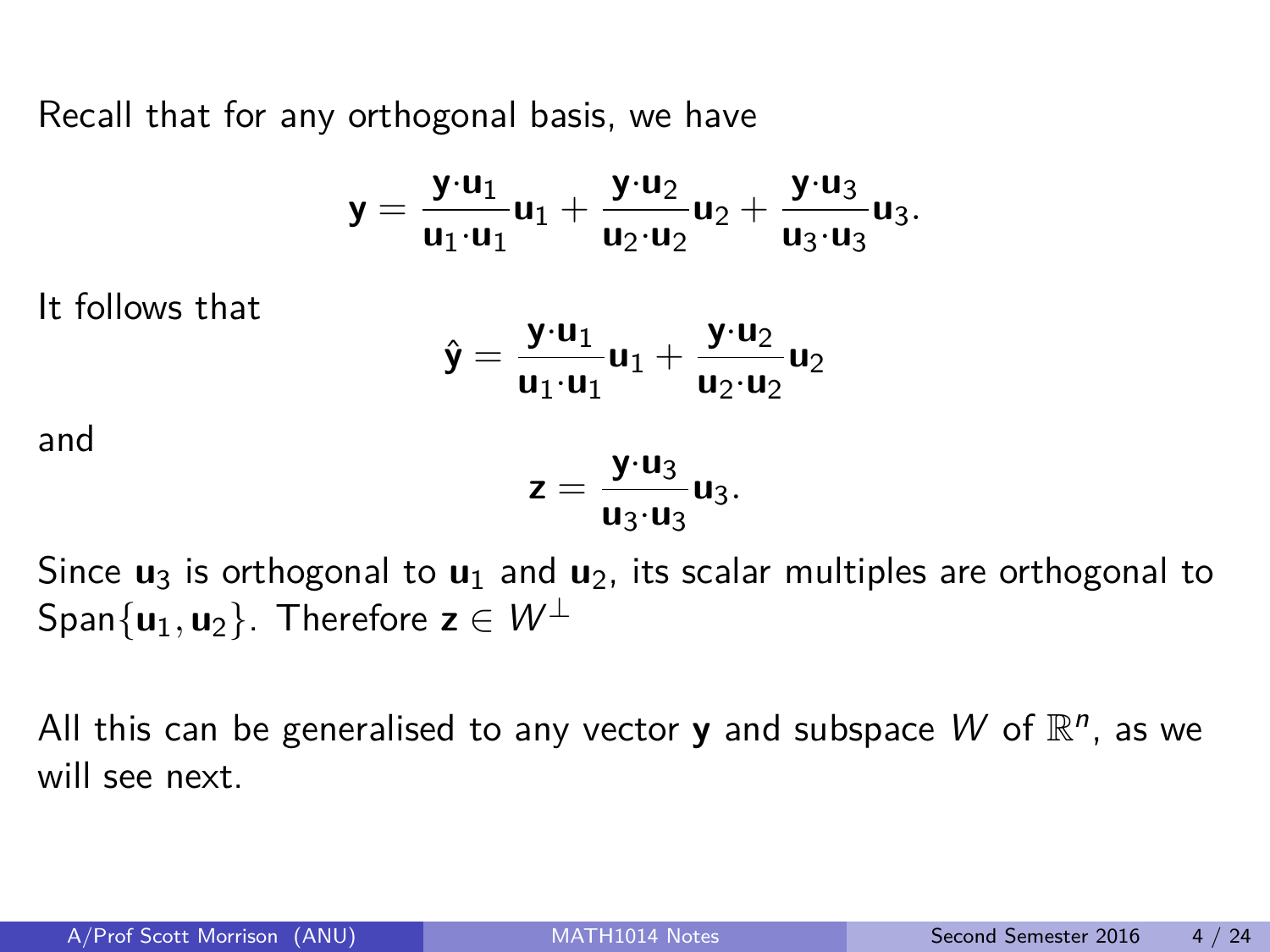# The Orthogonal Decomposition Theorem

#### Theorem

Let W be a subspace in  $\mathbb{R}^n$ . Then each  $y \in \mathbb{R}^n$  can be written uniquely in the form

$$
y = \hat{y} + z \tag{1}
$$

where  $\hat{\mathbf{y}} \in W$  and  $\mathbf{z} \in W^{\perp}$ .

If  $\{u_1, \ldots, u_p\}$  is any orthogonal basis of W, then

$$
\hat{\mathbf{y}} = \frac{\mathbf{y} \cdot \mathbf{u}_1}{\mathbf{u}_1 \cdot \mathbf{u}_1} \mathbf{u}_1 + \dots + \frac{\mathbf{y} \cdot \mathbf{u}_p}{\mathbf{u}_p \cdot \mathbf{u}_p} \mathbf{u}_p \tag{2}
$$

#### The vector  $\hat{y}$  is called the **orthogonal projection of**  $y$  **onto** W.

Note that it follows from this theorem that to calculate the decomposition **y** =  $\hat{\mathbf{y}}$  + **z**, it is enough to know one orthogonal basis for W explicitly. Any orthogonal basis will do, and all orthogonal bases will give the same decomposition  $y = \hat{y} + z$ .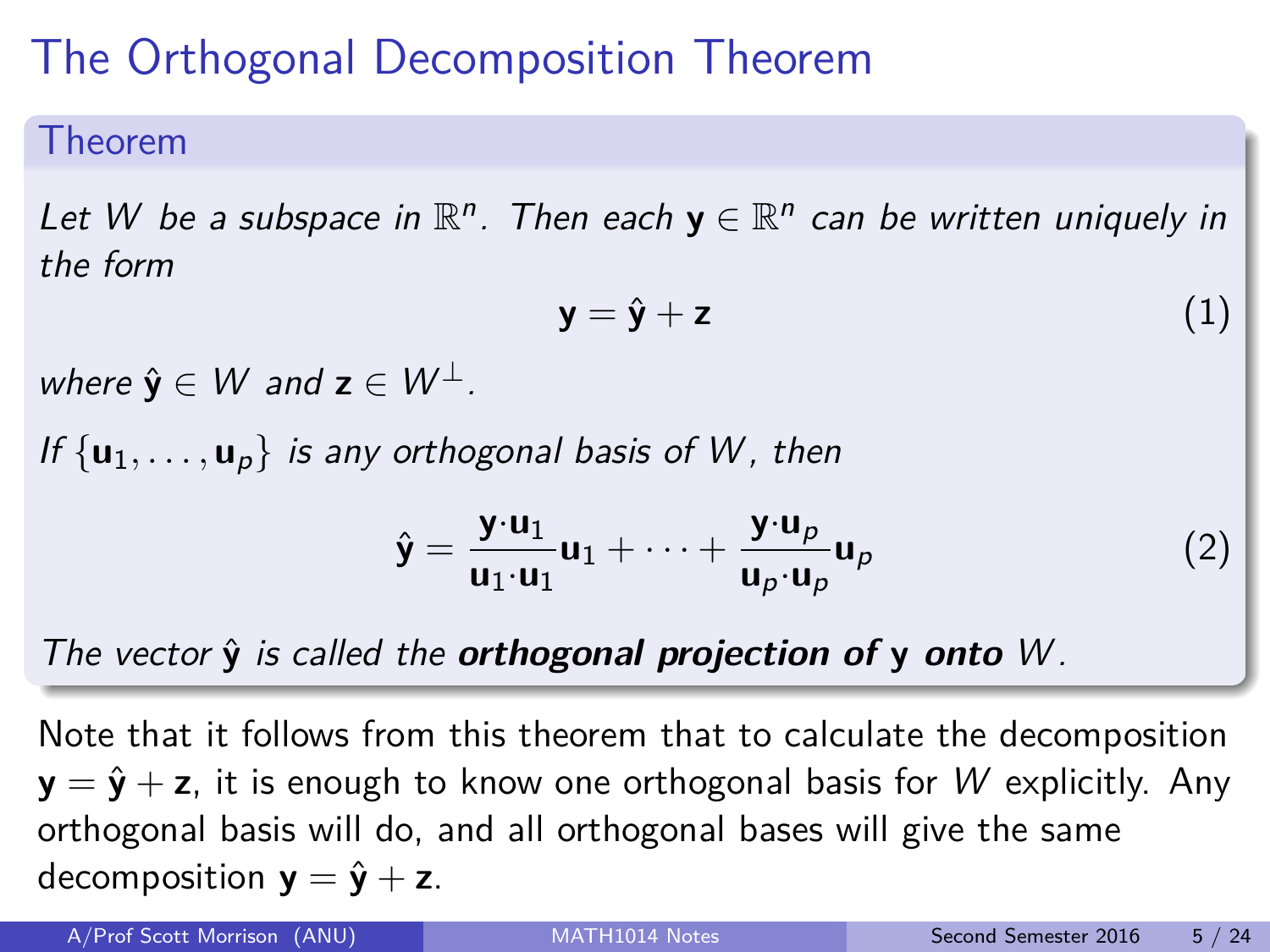#### Example 2

Given

$$
\textbf{u}_1 = \begin{bmatrix} 1 \\ 1 \\ 0 \\ -1 \end{bmatrix}, \textbf{u}_2 = \begin{bmatrix} 1 \\ 0 \\ 1 \\ 1 \end{bmatrix}, \textbf{u}_3 = \begin{bmatrix} 0 \\ -1 \\ 1 \\ -1 \end{bmatrix}
$$

let  $W$  be the subspace of  $\mathbb{R}^4$  spanned by  $\{u_1, u_2, u_3\}$ . Write **y** =  $\sqrt{ }$  2  $-3$ 4 1 1 as the sum of a vector in W and a vector orthogonal to  $W$ .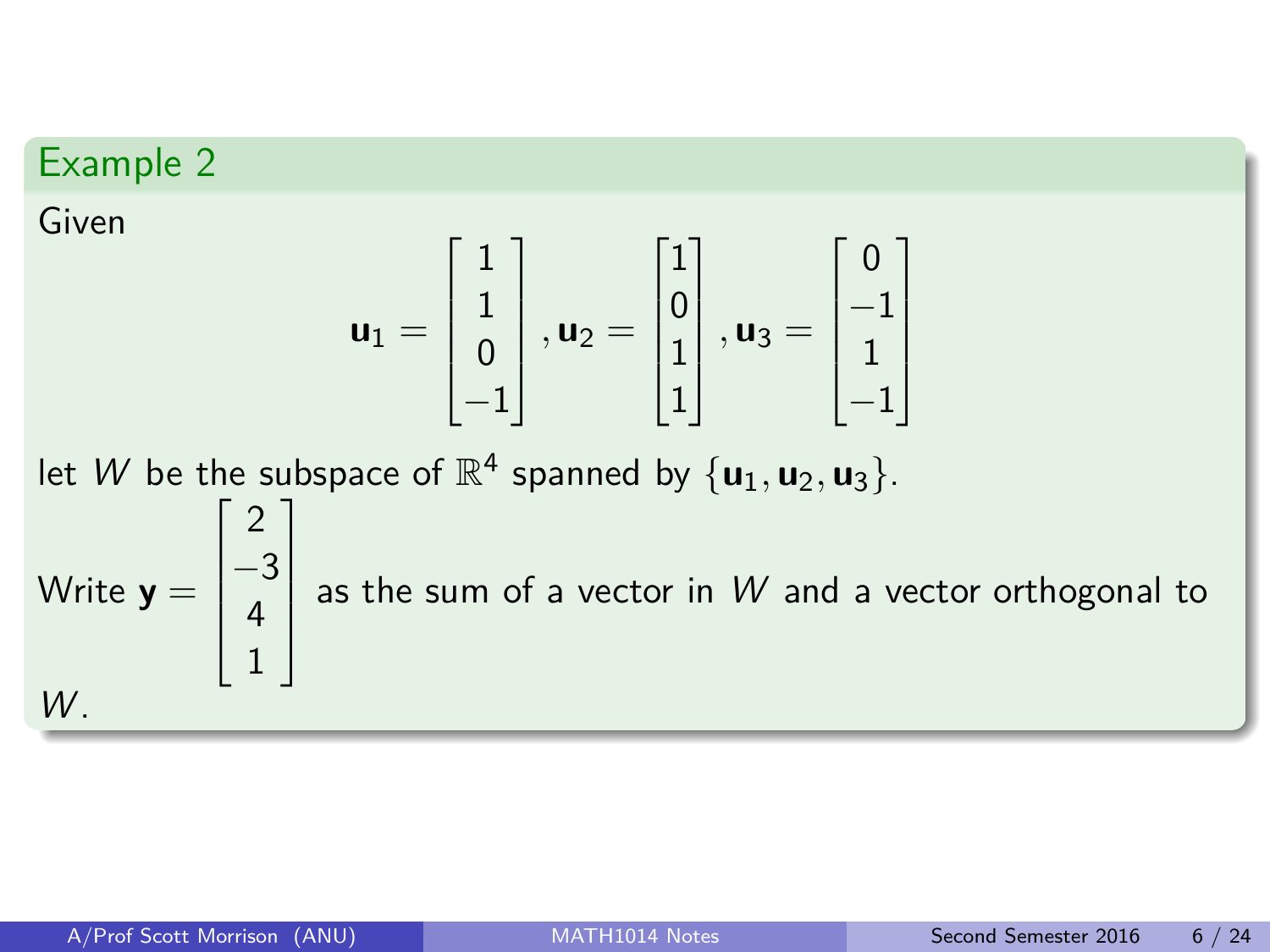The orthogonal projection of **y** onto W is given by

$$
\hat{\mathbf{y}} = \frac{\mathbf{y} \cdot \mathbf{u}_1}{\mathbf{u}_1 \cdot \mathbf{u}_1} \mathbf{u}_1 + \frac{\mathbf{y} \cdot \mathbf{u}_2}{\mathbf{u}_2 \cdot \mathbf{u}_2} \mathbf{u}_2 + \frac{\mathbf{y} \cdot \mathbf{u}_3}{\mathbf{u}_3 \cdot \mathbf{u}_3} \mathbf{u}_3
$$
\n
$$
= \frac{-2}{3} \begin{bmatrix} 1 \\ 1 \\ 0 \\ -1 \end{bmatrix} + \frac{7}{3} \begin{bmatrix} 1 \\ 0 \\ 1 \\ 1 \end{bmatrix} + \frac{6}{3} \begin{bmatrix} 0 \\ -1 \\ 1 \\ -1 \end{bmatrix}
$$
\n
$$
= \frac{1}{3} \begin{bmatrix} 5 \\ -8 \\ 13 \\ 3 \end{bmatrix}
$$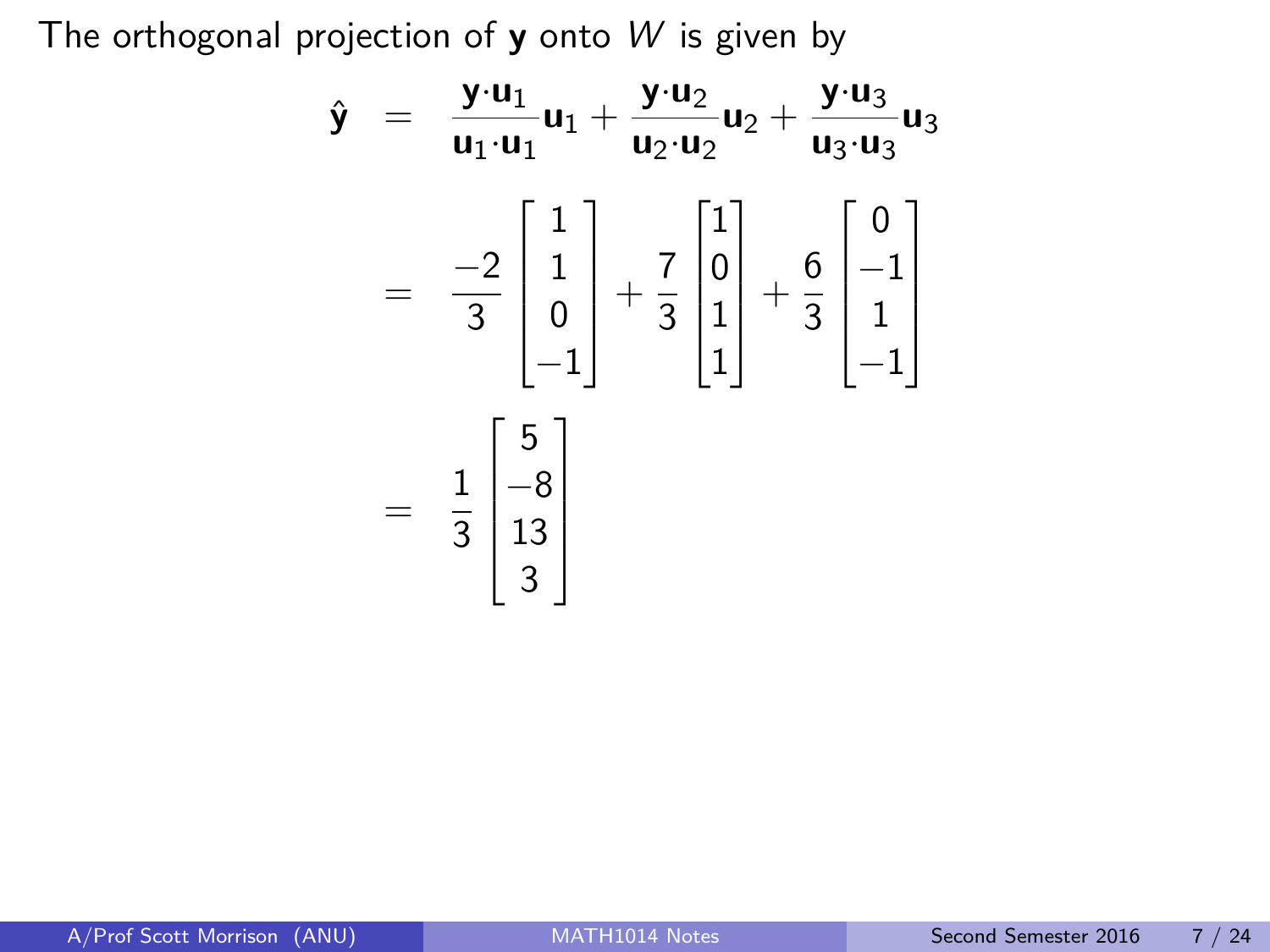The orthogonal projection of **y** onto W is given by

$$
\hat{\mathbf{y}} = \frac{\mathbf{y} \cdot \mathbf{u}_1}{\mathbf{u}_1 \cdot \mathbf{u}_1} \mathbf{u}_1 + \frac{\mathbf{y} \cdot \mathbf{u}_2}{\mathbf{u}_2 \cdot \mathbf{u}_2} \mathbf{u}_2 + \frac{\mathbf{y} \cdot \mathbf{u}_3}{\mathbf{u}_3 \cdot \mathbf{u}_3} \mathbf{u}_3
$$
\n
$$
= \frac{-2}{3} \begin{bmatrix} 1 \\ 1 \\ 0 \\ -1 \end{bmatrix} + \frac{7}{3} \begin{bmatrix} 1 \\ 0 \\ 1 \\ 1 \end{bmatrix} + \frac{6}{3} \begin{bmatrix} 0 \\ -1 \\ 1 \\ -1 \end{bmatrix}
$$
\n
$$
= \frac{1}{3} \begin{bmatrix} 5 \\ -8 \\ 13 \\ 3 \end{bmatrix}
$$
\n
$$
= \mathbf{y} - \hat{\mathbf{y}} = \begin{bmatrix} 2 \\ -3 \\ 4 \end{bmatrix} - \frac{1}{3} \begin{bmatrix} 5 \\ -8 \\ 13 \end{bmatrix} = \frac{1}{3} \begin{bmatrix} 1 \\ -2 \\ 13 \end{bmatrix}
$$

Also

$$
\mathbf{z} = \mathbf{y} - \hat{\mathbf{y}} = \begin{bmatrix} 2 \\ -3 \\ 4 \\ 1 \end{bmatrix} - \frac{1}{3} \begin{bmatrix} 5 \\ -8 \\ 13 \\ 3 \end{bmatrix} = \frac{1}{3} \begin{bmatrix} 1 \\ -1 \\ -1 \\ 0 \end{bmatrix}
$$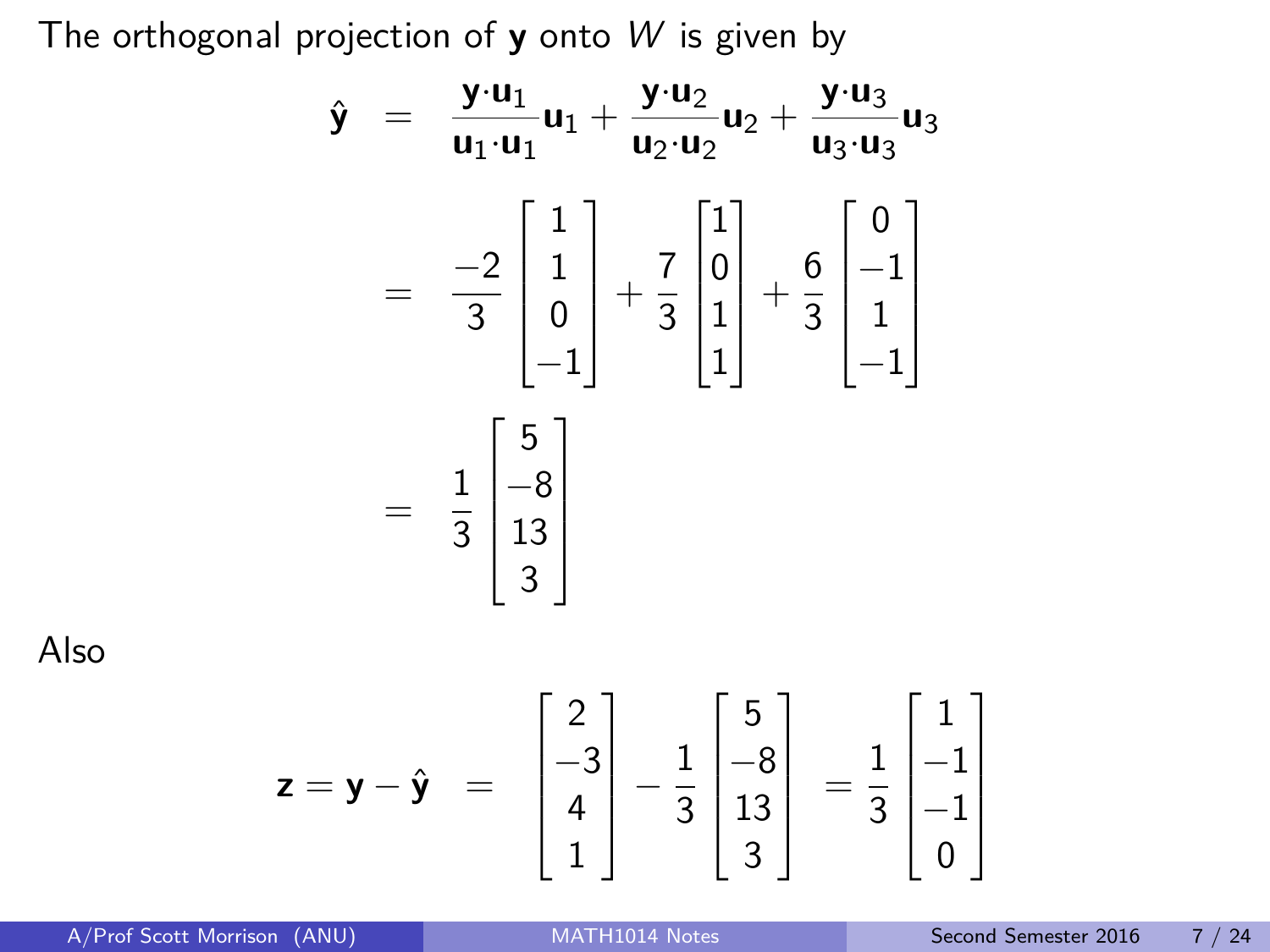Thus the desired decomposition of **y** is

$$
\mathbf{y} = \hat{\mathbf{y}} + \mathbf{z}
$$
\n
$$
\begin{bmatrix} 2 \\ -3 \\ 4 \\ 1 \end{bmatrix} = \frac{1}{3} \begin{bmatrix} 5 \\ -8 \\ 13 \\ 3 \end{bmatrix} + \frac{1}{3} \begin{bmatrix} 1 \\ -1 \\ -1 \\ 0 \end{bmatrix}.
$$

The Orthogonal Decomposition Theorem ensures that  $z = y - \hat{y}$  is in  $W^{\perp}$ . However, verifying this is a good check against computational mistakes.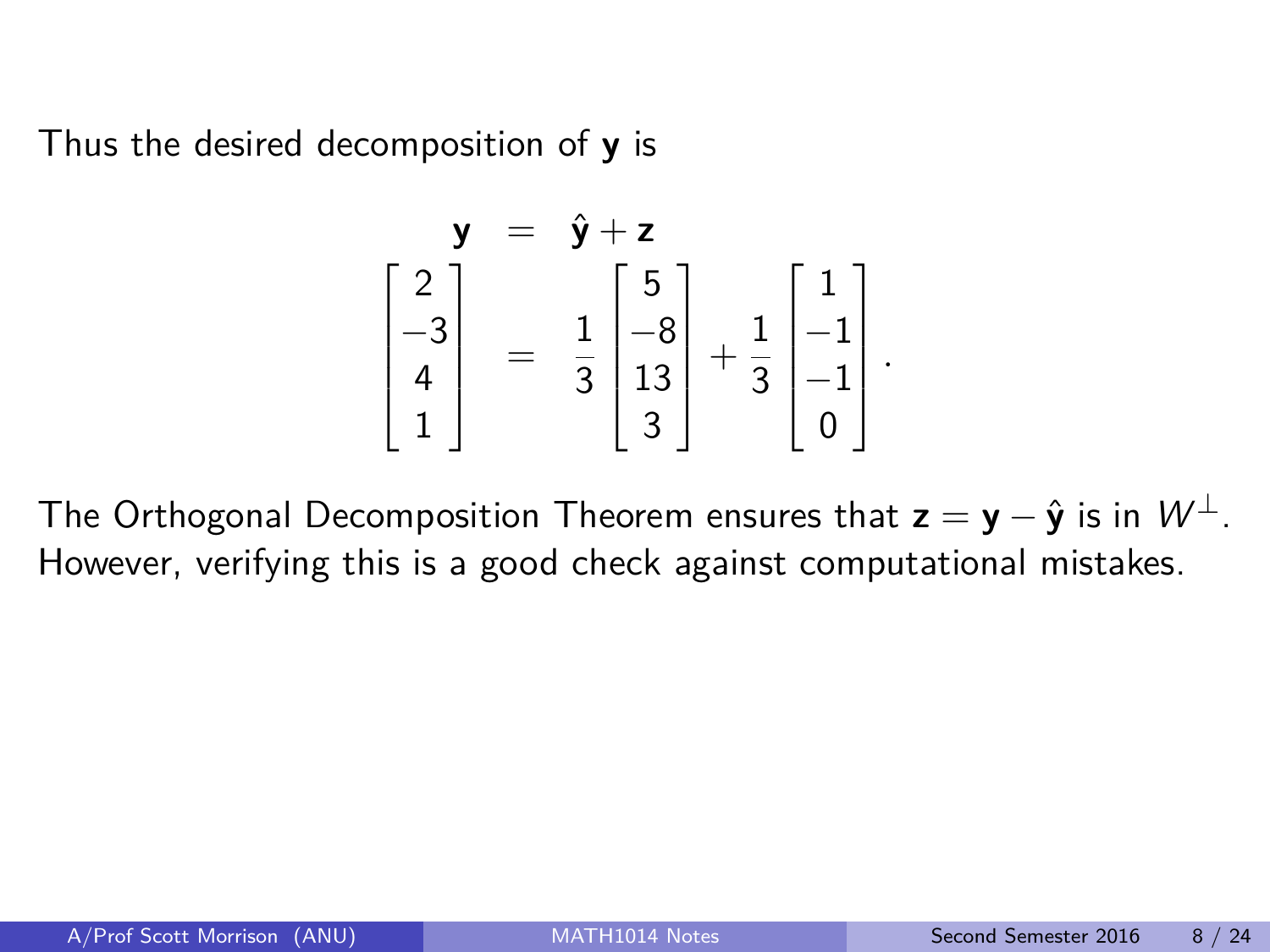Thus the desired decomposition of **y** is

$$
\mathbf{y} = \hat{\mathbf{y}} + \mathbf{z}
$$
\n
$$
\begin{bmatrix} 2 \\ -3 \\ 4 \\ 1 \end{bmatrix} = \frac{1}{3} \begin{bmatrix} 5 \\ -8 \\ 13 \\ 3 \end{bmatrix} + \frac{1}{3} \begin{bmatrix} 1 \\ -1 \\ -1 \\ 0 \end{bmatrix}.
$$

The Orthogonal Decomposition Theorem ensures that  $z = y - \hat{y}$  is in  $W^{\perp}$ . However, verifying this is a good check against computational mistakes.

This problem was made easier by the fact that  $\{u_1, u_2, u_3\}$  is an orthogonal basis for  $W$ . If you were given an arbitrary basis for W instead of an orthogonal basis, what would you do?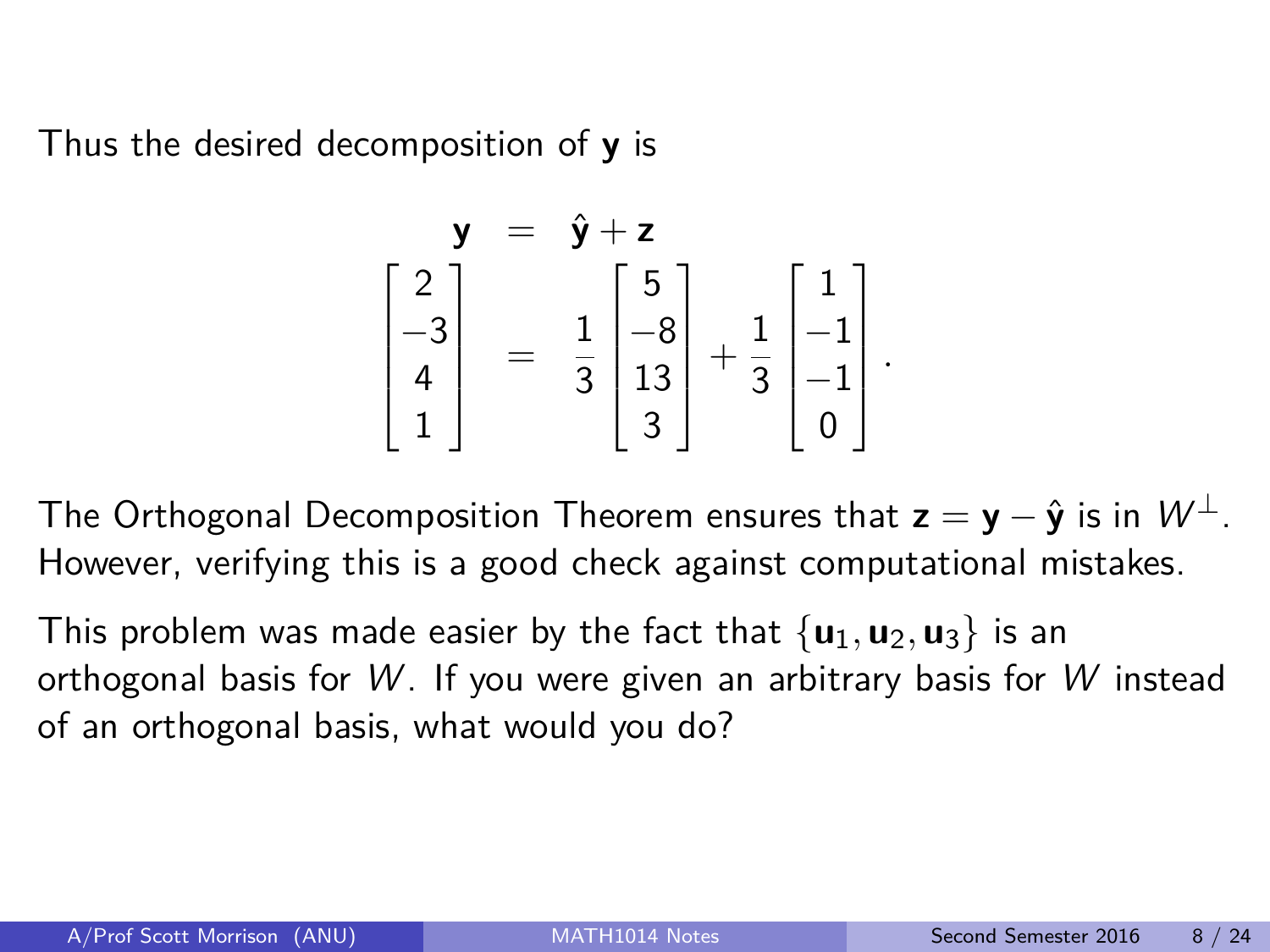#### Theorem (The Best Approximation Theorem)

Let W be a subspace of  $\mathbb{R}^n$ , **y** any vector in  $\mathbb{R}^n$ , and  $\hat{\mathbf{y}}$  the orthogonal projection of **y** onto W . Then **y**ˆ is the closest vector in W to **y**, in the sense that

$$
\|\mathbf{y} - \hat{\mathbf{y}}\| < \|\mathbf{y} - \mathbf{v}\| \tag{3}
$$

for all **v** in W,  $v \neq \hat{v}$ .

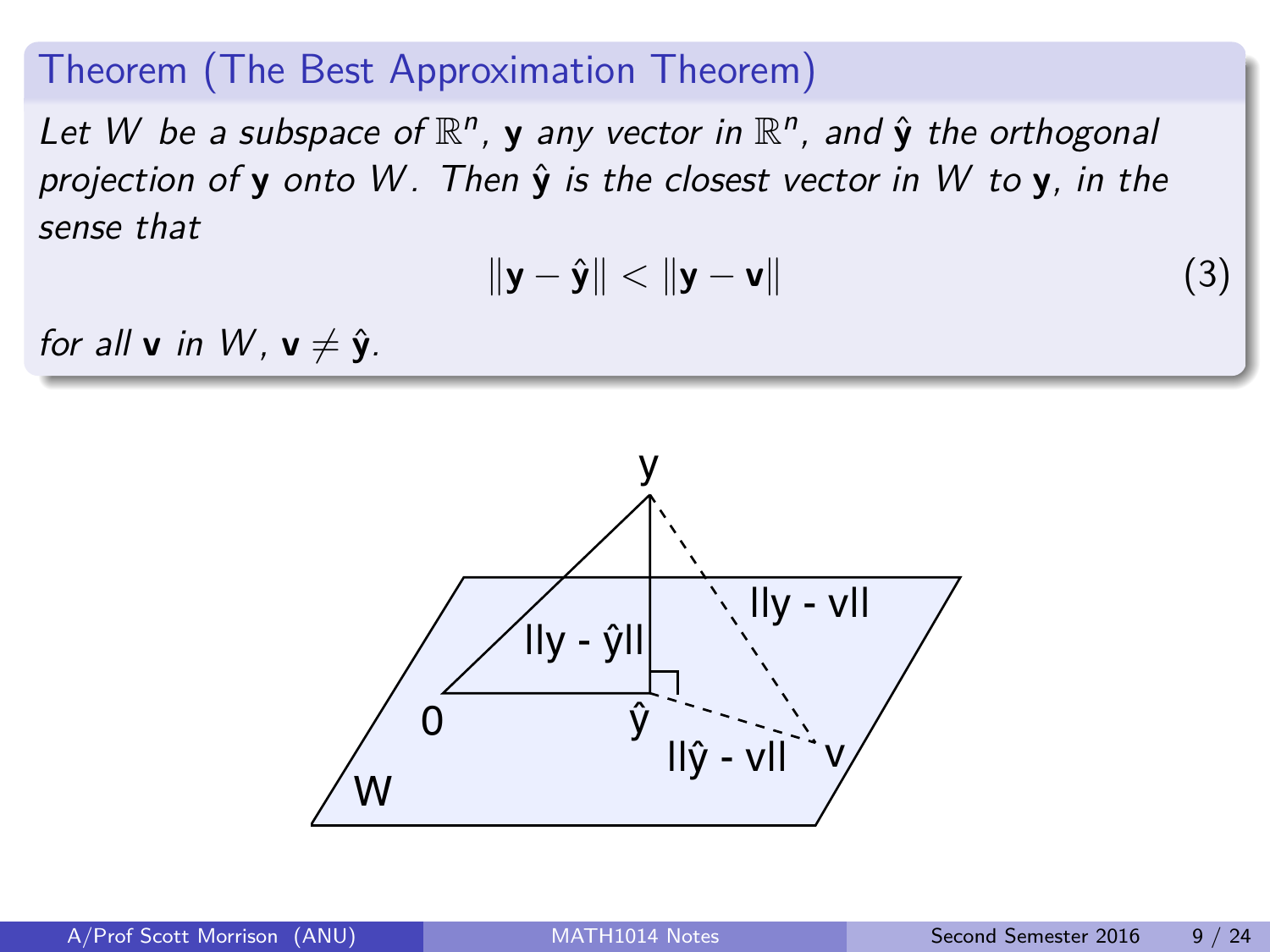Proof

Let **v** be any vector in W,  $\mathbf{v} \neq \hat{\mathbf{y}}$ . Then  $\hat{\mathbf{y}} - \mathbf{v} \in W$ . By the Orthogonal Decomposition Theorem,  $y - \hat{y}$  is orthogonal to W. In particular  $y - \hat{y}$  is orthogonal to **y**ˆ − **v**. Since

$$
\mathbf{y} - \mathbf{v} = (\mathbf{y} - \hat{\mathbf{y}}) + (\hat{\mathbf{y}} - \mathbf{v})
$$

the Pythagorean Theorem gives

$$
\|\mathbf{y}-\mathbf{v}\|^2=\|\mathbf{y}-\hat{\mathbf{y}}\|^2+\|\hat{\mathbf{y}}-\mathbf{v}\|^2.
$$

Hence  $||y - v||^2 > ||y - \hat{y}||^2$ .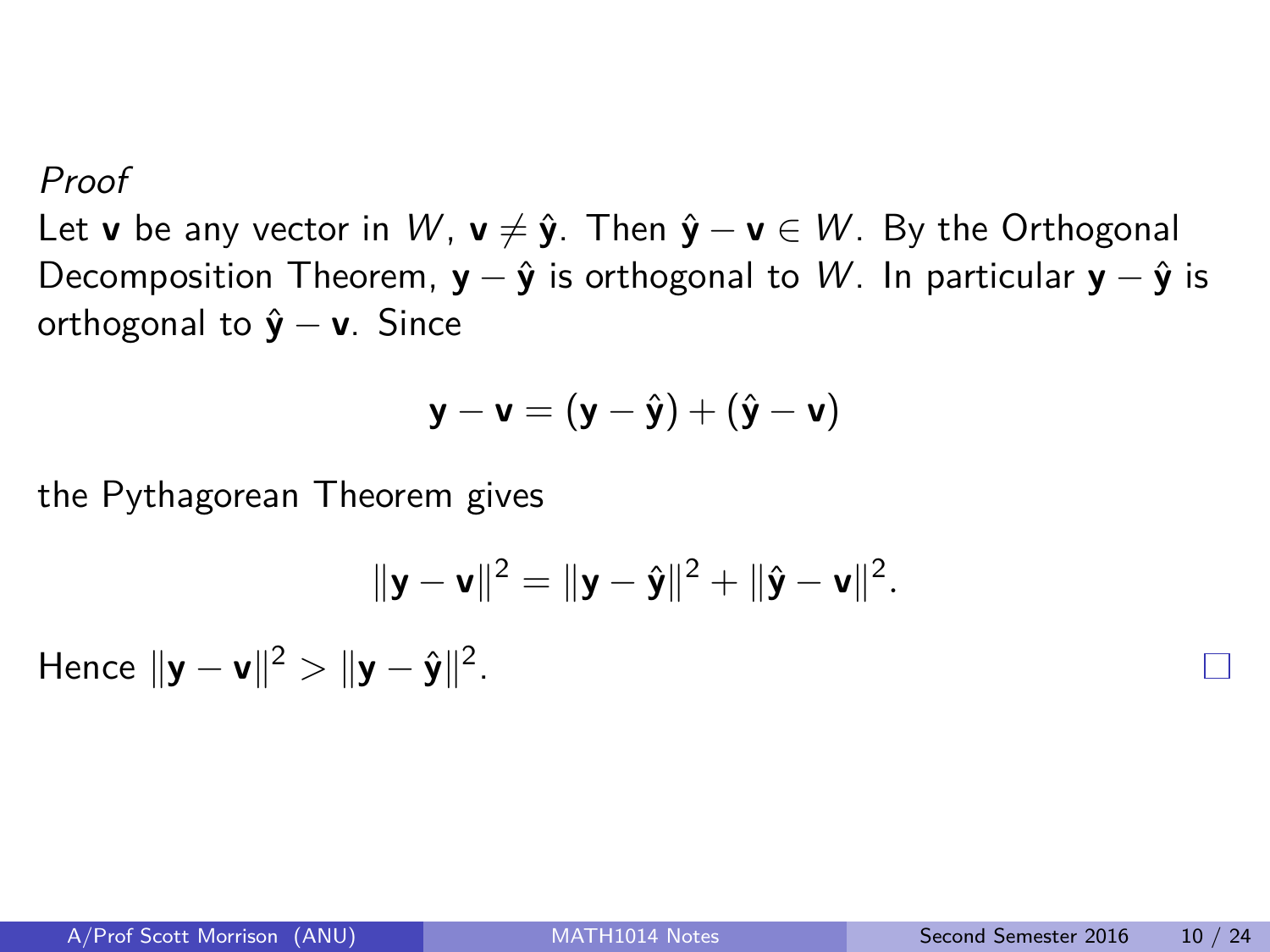We can now define the distance from a vector **y** to a subspace  $W$  of  $\mathbb{R}^n$ .

#### Definition

Let W be a subspace of  $\mathbb{R}^n$  and let **y** be a vector in  $\mathbb{R}^n$ . The *distance* from **y** to W is

 $||\mathbf{y} - \hat{\mathbf{y}}||$ 

where  $\hat{v}$  is the orthogonal projection of **y** onto W.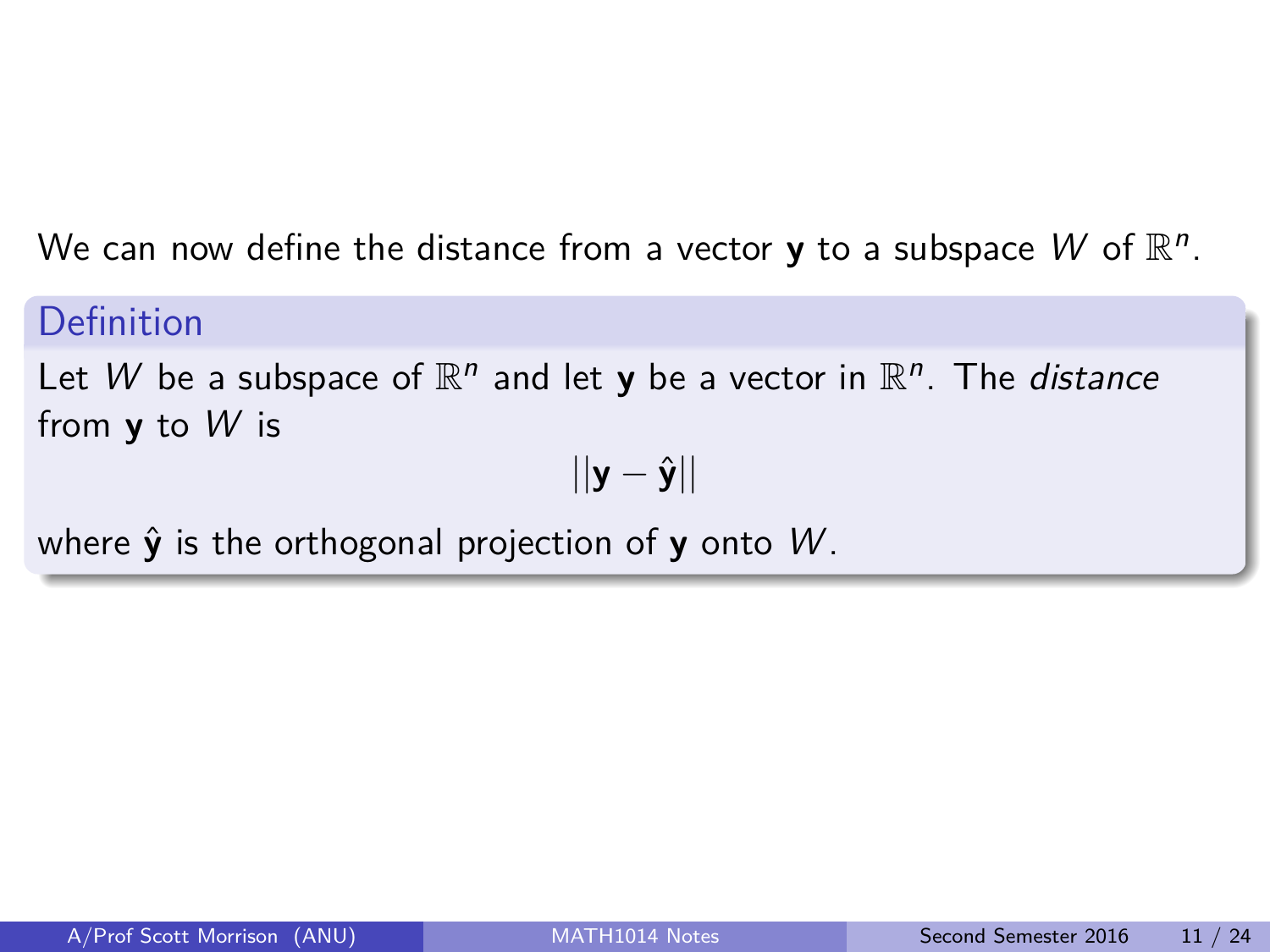### Example 3

Consider the vectors

$$
\mathbf{y} = \begin{bmatrix} 3 \\ -1 \\ 1 \\ 13 \end{bmatrix}, \mathbf{u}_1 = \begin{bmatrix} 1 \\ -2 \\ -1 \\ 2 \end{bmatrix}, \mathbf{u}_2 = \begin{bmatrix} -4 \\ 1 \\ 0 \\ 3 \end{bmatrix}
$$

Find the closest vector to **y** in  $W =$  Span  $\{u_1, u_2\}$ .

$$
\hat{\mathbf{y}} = \frac{\mathbf{y} \cdot \mathbf{u}_1}{\mathbf{u}_1 \cdot \mathbf{u}_1} \mathbf{u}_1 + \frac{\mathbf{y} \cdot \mathbf{u}_2}{\mathbf{u}_2 \cdot \mathbf{u}_2} \mathbf{u}_2
$$
\n
$$
= \frac{30}{10} \begin{bmatrix} 1 \\ -2 \\ -1 \\ 2 \end{bmatrix} + \frac{26}{26} \begin{bmatrix} -4 \\ 1 \\ 0 \\ 3 \end{bmatrix} = \begin{bmatrix} -1 \\ -5 \\ -3 \\ 9 \end{bmatrix}
$$

*.*

*.*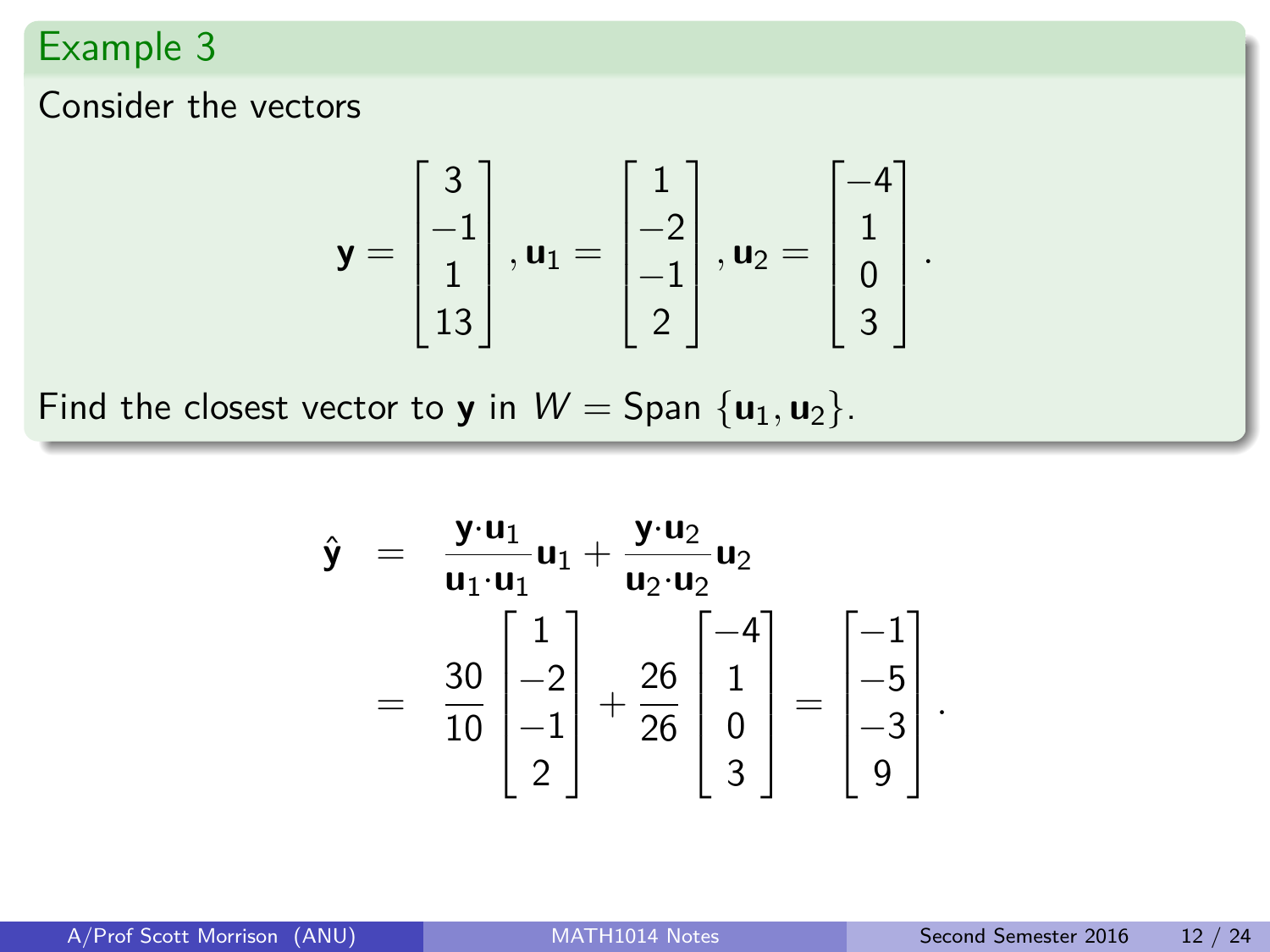### Example 3

**Therefore**<br>A/Prof So

Consider the vectors

$$
\mathbf{y} = \begin{bmatrix} 3 \\ -1 \\ 1 \\ 13 \end{bmatrix}, \mathbf{u}_1 = \begin{bmatrix} 1 \\ -2 \\ -1 \\ 2 \end{bmatrix}, \mathbf{u}_2 = \begin{bmatrix} -4 \\ 1 \\ 0 \\ 3 \end{bmatrix}
$$

*.*

Find the closest vector to **y** in  $W =$  Span  $\{u_1, u_2\}$ .

$$
\hat{\mathbf{y}} = \frac{\mathbf{y} \cdot \mathbf{u}_1}{\mathbf{u}_1 \cdot \mathbf{u}_1} \mathbf{u}_1 + \frac{\mathbf{y} \cdot \mathbf{u}_2}{\mathbf{u}_2 \cdot \mathbf{u}_2} \mathbf{u}_2
$$
\n
$$
= \frac{30}{10} \begin{bmatrix} 1 \\ -2 \\ -1 \\ 2 \end{bmatrix} + \frac{26}{26} \begin{bmatrix} -4 \\ 1 \\ 0 \\ 3 \end{bmatrix} = \begin{bmatrix} -1 \\ -5 \\ -3 \\ 9 \end{bmatrix}.
$$
\nTherefore the distance from **v** to  $M$ , is  $|| \begin{bmatrix} 3 \\ -1 \\ -3 \end{bmatrix} = \begin{bmatrix} -1 \\ -5 \\ -5 \\ 9 \end{bmatrix}$   $|| \underline{u} || = || \begin{bmatrix} 4 \\ 4 \\ 1 \end{bmatrix} || = 8$   
\nA) Project Section (AND)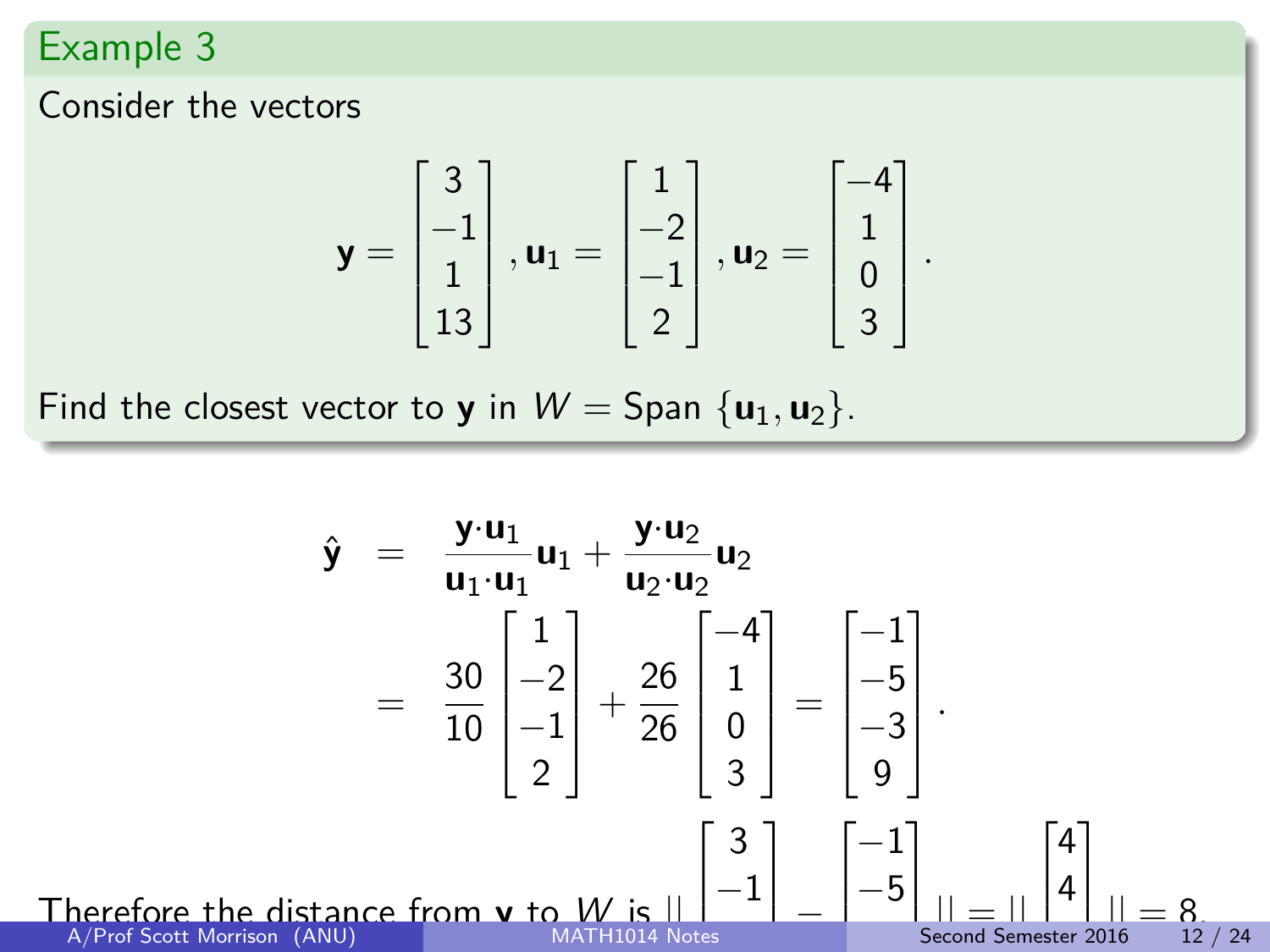#### Theorem

If  $\{u_1, u_2, \ldots, u_p\}$  is an orthonormal basis for a subspace W of  $\mathbb{R}^n$ , then for all  $y$  in  $\mathbb{R}^n$  we have

$$
proj_W \mathbf{y} = (\mathbf{y} \cdot \mathbf{u}_1) \mathbf{u}_1 + (\mathbf{y} \cdot \mathbf{u}_2) \mathbf{u}_2 + \cdots + (\mathbf{y} \cdot \mathbf{u}_p) \mathbf{u}_p.
$$

This theorem is an easy consequence of the usual projection formula:

$$
\hat{\mathbf{y}} = \frac{\mathbf{y} \cdot \mathbf{u}_1}{\mathbf{u}_1 \cdot \mathbf{u}_1} \mathbf{u}_1 + \cdots + \frac{\mathbf{y} \cdot \mathbf{u}_p}{\mathbf{u}_p \cdot \mathbf{u}_p} \mathbf{u}_p.
$$

When each  $\mathbf{u}_i$  is a unit vector, the denominators are all equal to  $1.$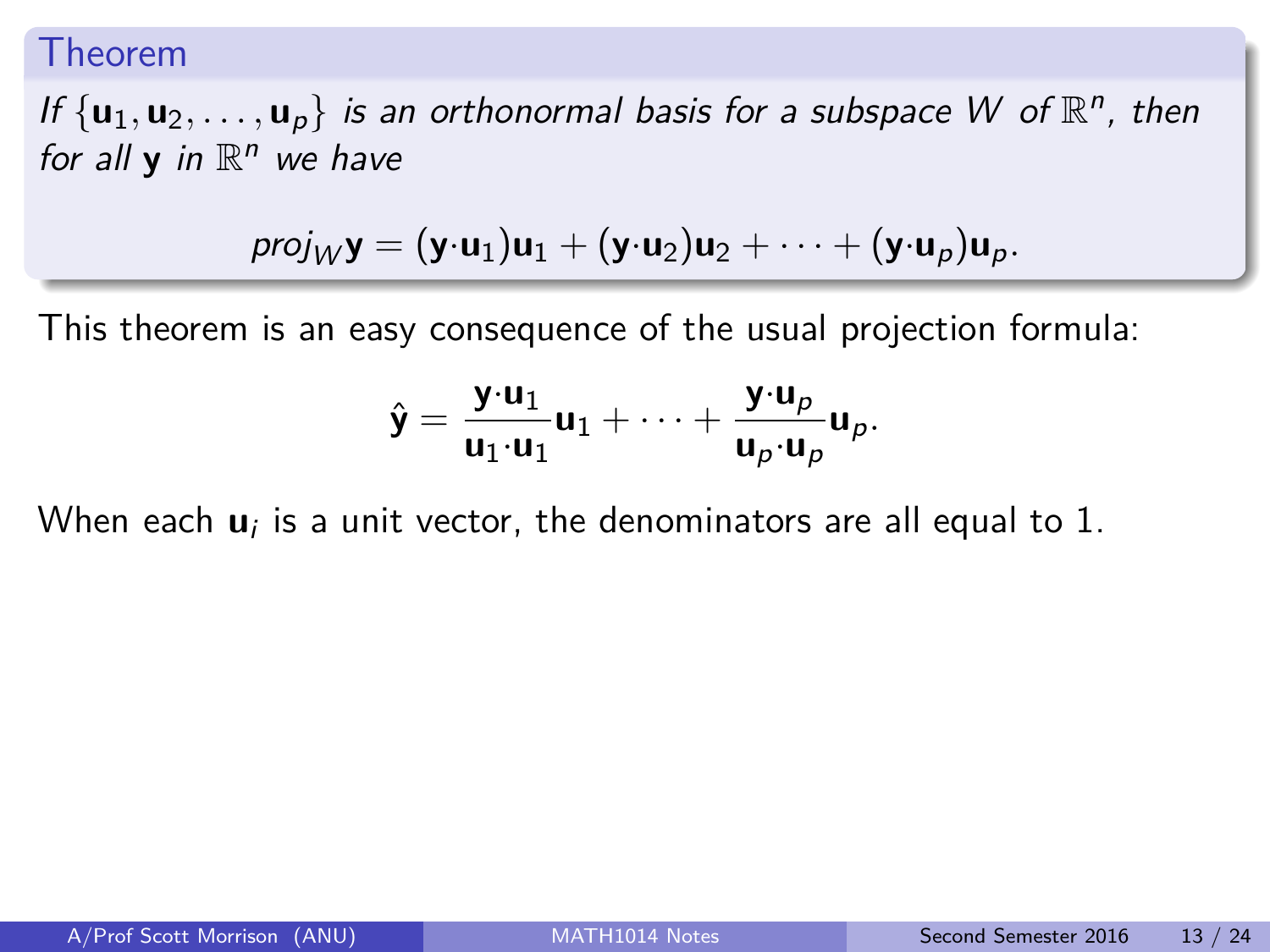#### Theorem

If  $\{u_1, u_2, \ldots, u_p\}$  is an orthonormal basis for a subspace W of  $\mathbb{R}^n$ , then for all  $y$  in  $\mathbb{R}^n$  we have

$$
proj_W \mathbf{y} = (\mathbf{y} \cdot \mathbf{u}_1) \mathbf{u}_1 + (\mathbf{y} \cdot \mathbf{u}_2) \mathbf{u}_2 + \cdots + (\mathbf{y} \cdot \mathbf{u}_p) \mathbf{u}_p.
$$

This theorem is an easy consequence of the usual projection formula:

$$
\hat{\mathbf{y}} = \frac{\mathbf{y} \cdot \mathbf{u}_1}{\mathbf{u}_1 \cdot \mathbf{u}_1} \mathbf{u}_1 + \cdots + \frac{\mathbf{y} \cdot \mathbf{u}_p}{\mathbf{u}_p \cdot \mathbf{u}_p} \mathbf{u}_p.
$$

When each  $\mathbf{u}_i$  is a unit vector, the denominators are all equal to  $1.$ 

Theorem  
\nIf {
$$
\mathbf{u}_1, \mathbf{u}_2, ..., \mathbf{u}_p
$$
} is an orthonormal basis for W and  
\n $U = [\mathbf{u}_1 \quad \mathbf{u}_2 \quad ... \quad \mathbf{u}_p]$ , then for all  $\mathbf{y}$  in  $\mathbb{R}^n$  we have  
\n
$$
proj_W \mathbf{y} = U U^T \mathbf{y}.
$$
\n(4)

The proof is a matrix calculation; see the posted slides for details.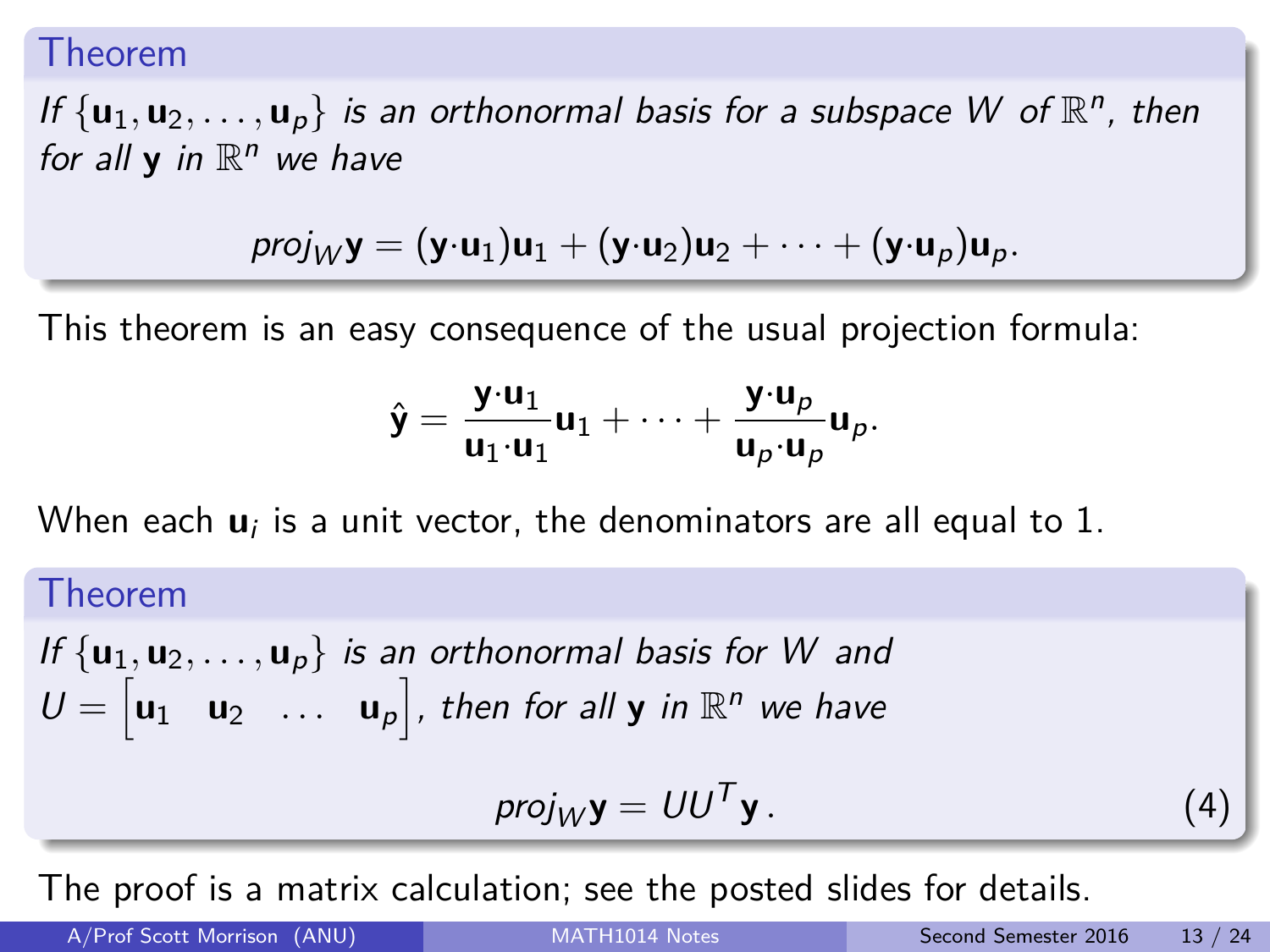Note that if U is a  $n \times p$  matrix with orthonormal columns, then we have  $U^T U = I_p$  (see Lay, Theorem 6 in Chapter 6). Thus we have

$$
U^T U \mathbf{x} = I_p \mathbf{x} = \mathbf{x} \qquad \text{for every } \mathbf{x} \text{ in } \mathbb{R}^p
$$

$$
UU^T \mathbf{y} = \text{proj}_W \mathbf{y}
$$
 for every **y** in  $\mathbb{R}^n$ , where  $W = \text{Col } U$ .

**Note:** Pay attention to the sizes of the matrices involved here. Since U is  $n \times p$  we have that  $U^{\mathcal{T}}$  is  $p \times n$ . Thus  $U^{\mathcal{T}} U$  is a  $p \times p$  matrix, while  $UU^{\mathcal{T}}$ is an  $n \times n$  matrix.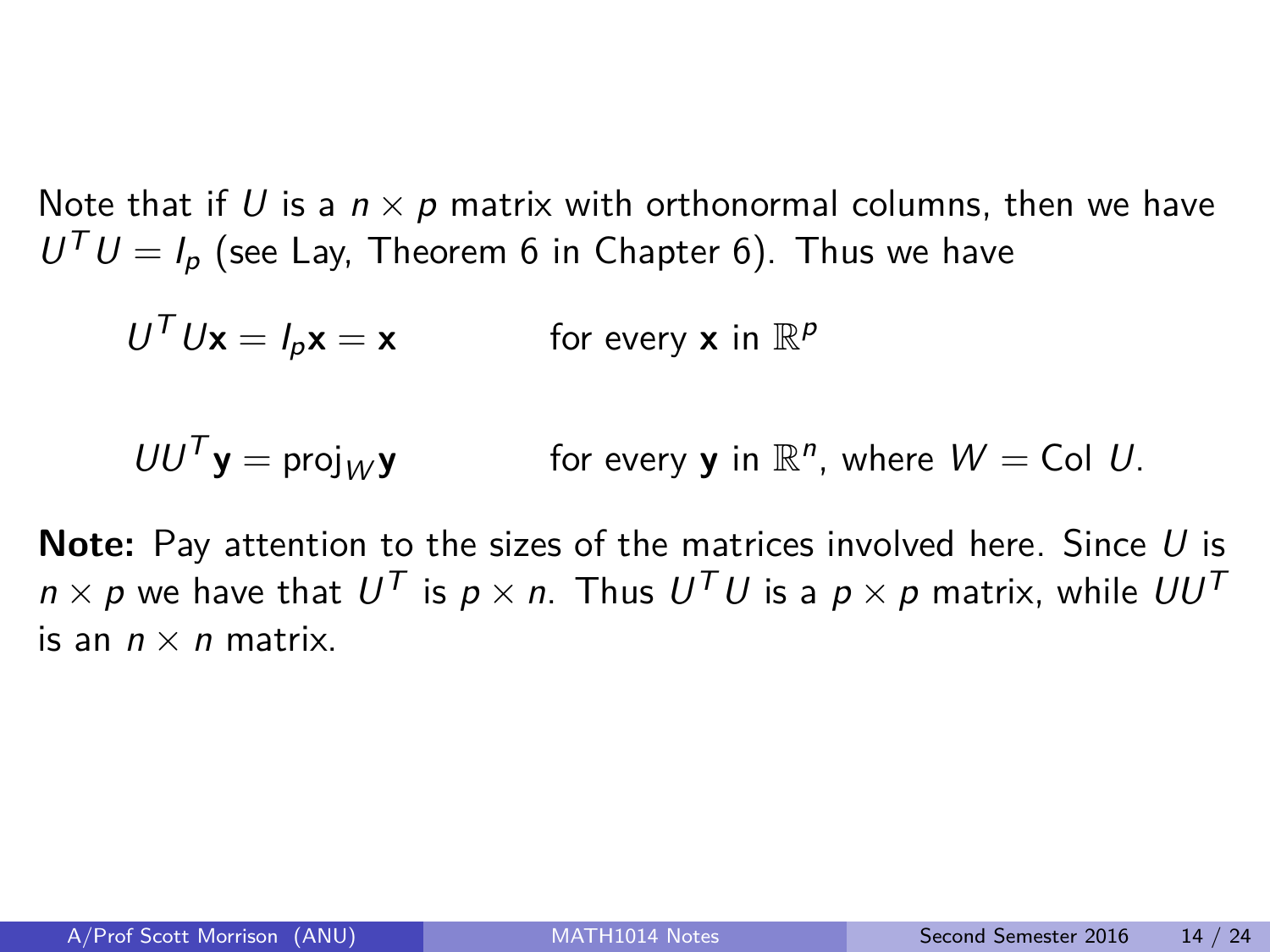The previous theorem shows that the function which sends **x** to its orthogonal projection onto W is a linear transformation. The kernel of this transformation is ...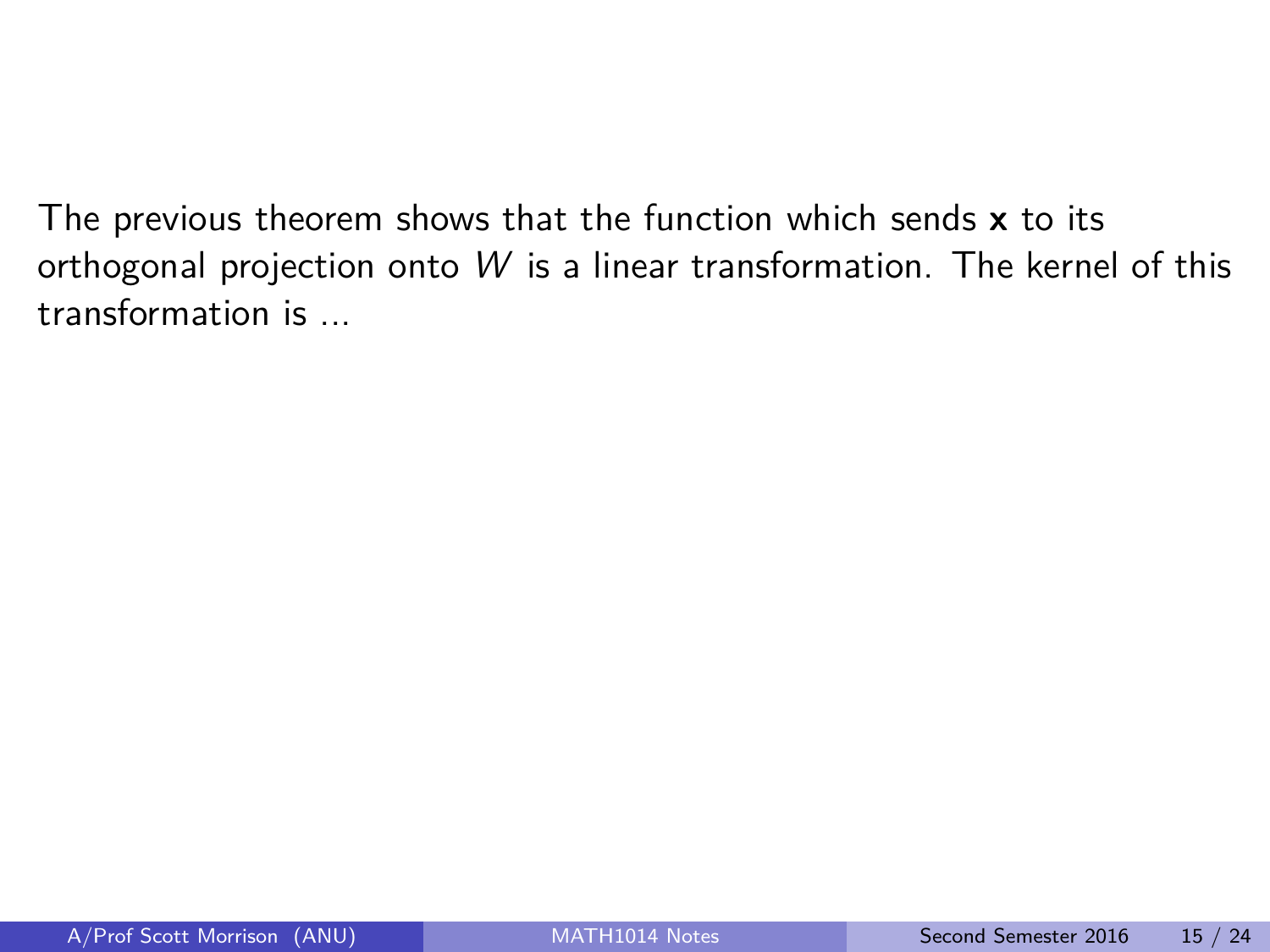The previous theorem shows that the function which sends **x** to its orthogonal projection onto W is a linear transformation. The kernel of this transformation is ...

...the set of all vectors orthogonal to W, i.e.,  $W^{\perp}$ .

The range is W itself.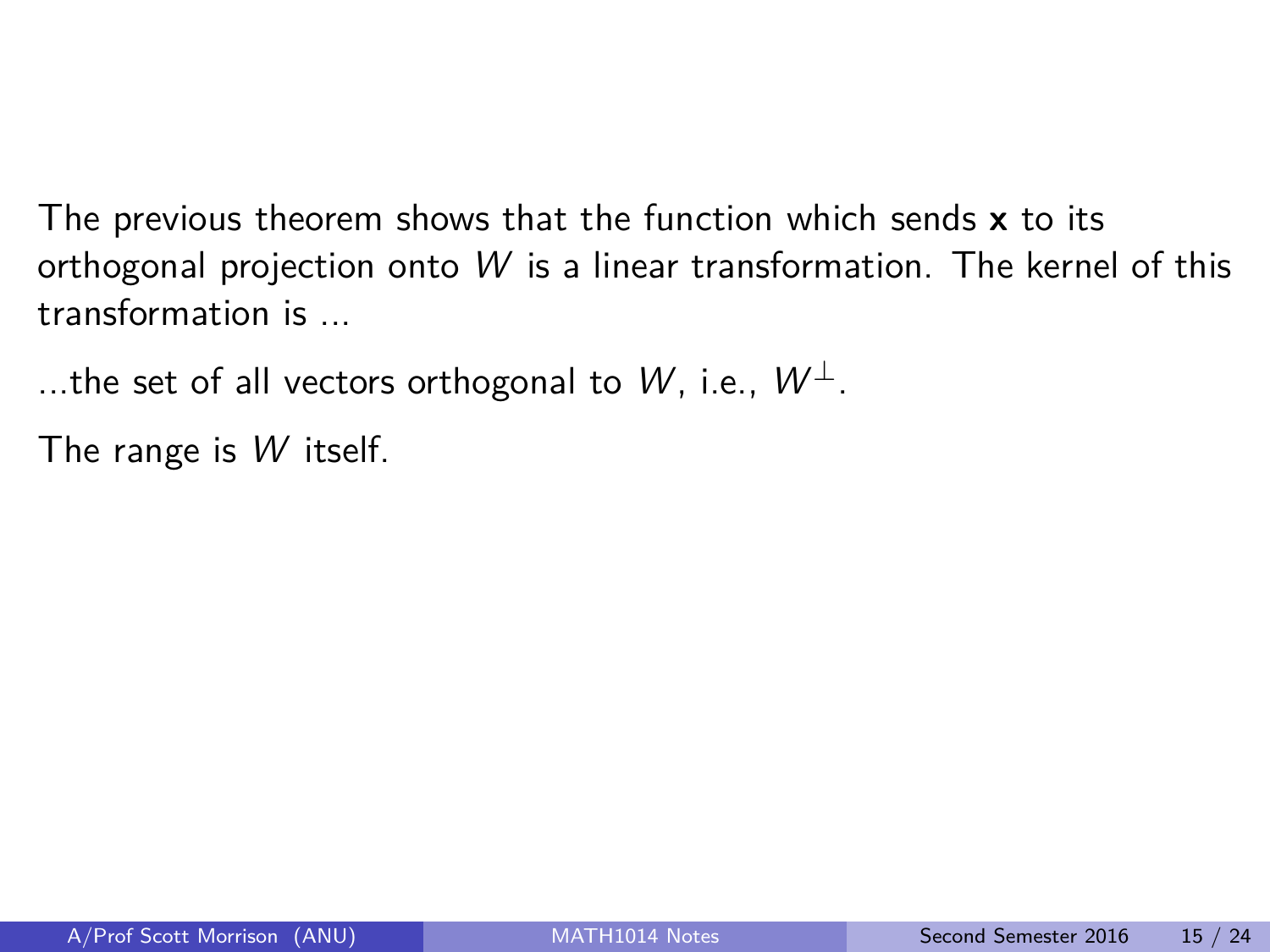The previous theorem shows that the function which sends **x** to its orthogonal projection onto W is a linear transformation. The kernel of this transformation is ...

...the set of all vectors orthogonal to W, i.e.,  $W^{\perp}$ .

The range is W itself.

The theorem also gives us a convenient way to find the closest vector to **x** in  $W$ : find an orthonormal basis for W and let U be the matrix whose columns are these basis vectors. Then mutitply  $x$  by  $UU<sup>T</sup>$ .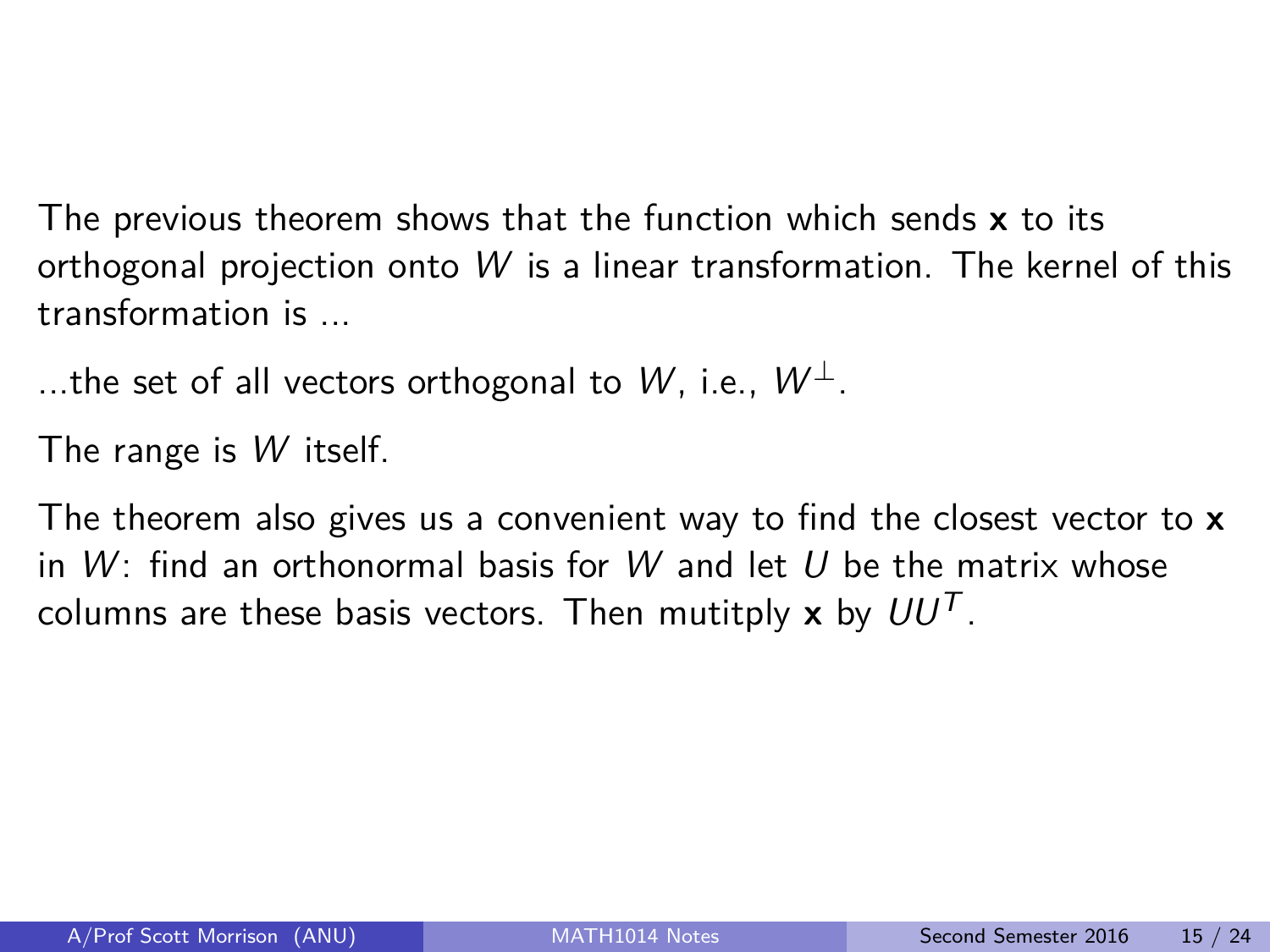# **Examples**

### Example 4

Let 
$$
W = \text{Span}\left\{ \begin{bmatrix} 2 \\ 1 \\ 2 \end{bmatrix}, \begin{bmatrix} -2 \\ 2 \\ 1 \end{bmatrix} \right\}
$$
 and let  $\mathbf{x} = \begin{bmatrix} 4 \\ 8 \\ 1 \end{bmatrix}$ . What is the closest vector to  $\mathbf{x}$  in  $W$ ?

Set 
$$
\mathbf{u}_1 = \begin{bmatrix} 2/3 \\ 1/3 \\ 2/3 \end{bmatrix}
$$
,  $\mathbf{u}_2 = \begin{bmatrix} -2/3 \\ 2/3 \\ 1/3 \end{bmatrix}$ ,  

$$
U = \begin{bmatrix} 2/3 & -2/3 \\ 1/3 & 2/3 \\ 2/3 & 1/3 \end{bmatrix}.
$$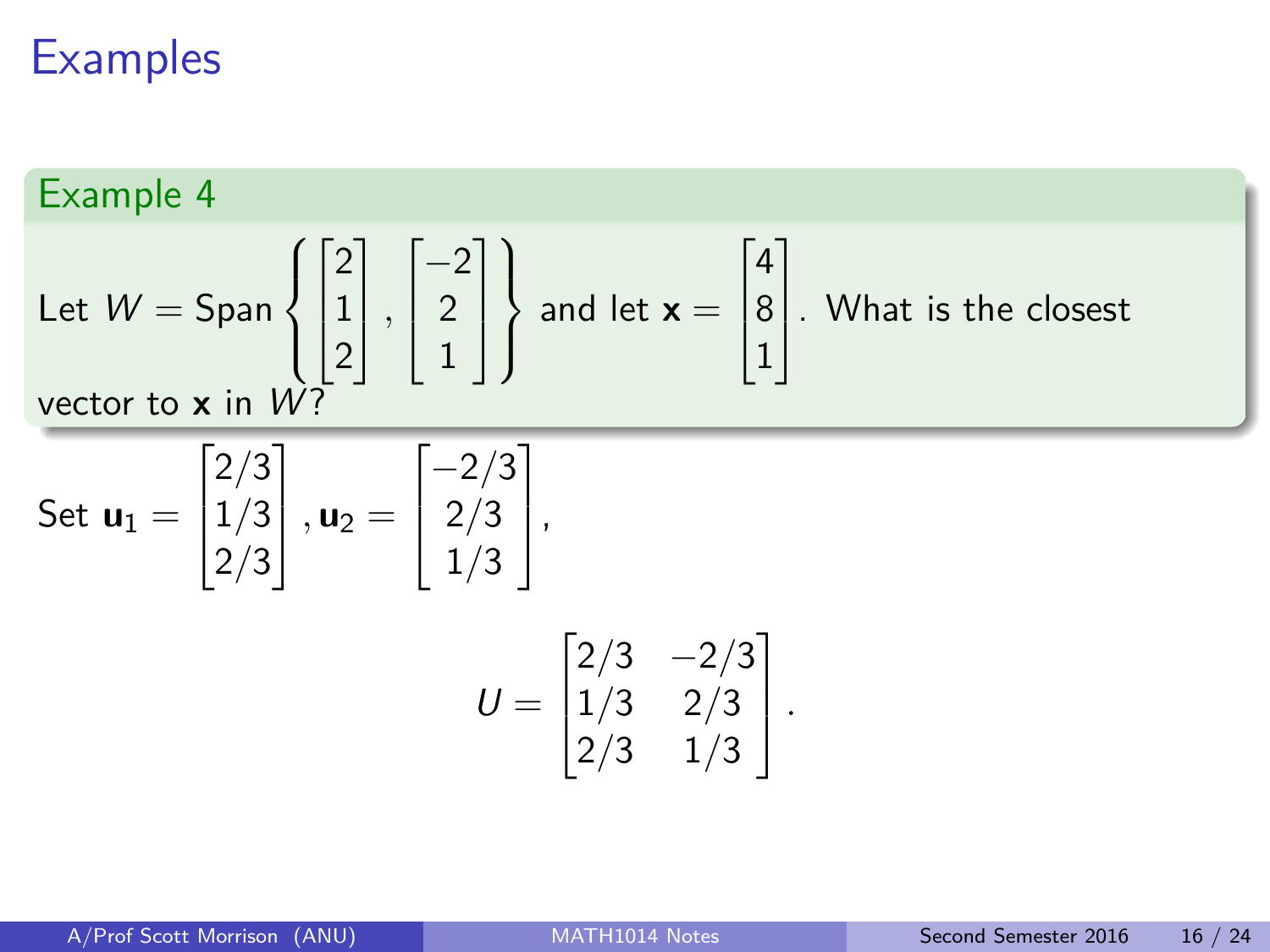We check that 
$$
U^T U = \begin{bmatrix} 1 & 0 \\ 0 & 1 \end{bmatrix}
$$
, so U has orthonormal columns.  
The closest vector is

$$
\text{proj}_{W} \mathbf{x} = U U^{T} \mathbf{x} = \frac{1}{9} \begin{bmatrix} 8 & -2 & 2 \\ -2 & 5 & 4 \\ 2 & 4 & 5 \end{bmatrix} \begin{bmatrix} 4 \\ 8 \\ 1 \end{bmatrix} = \begin{bmatrix} 2 \\ 4 \\ 5 \end{bmatrix}.
$$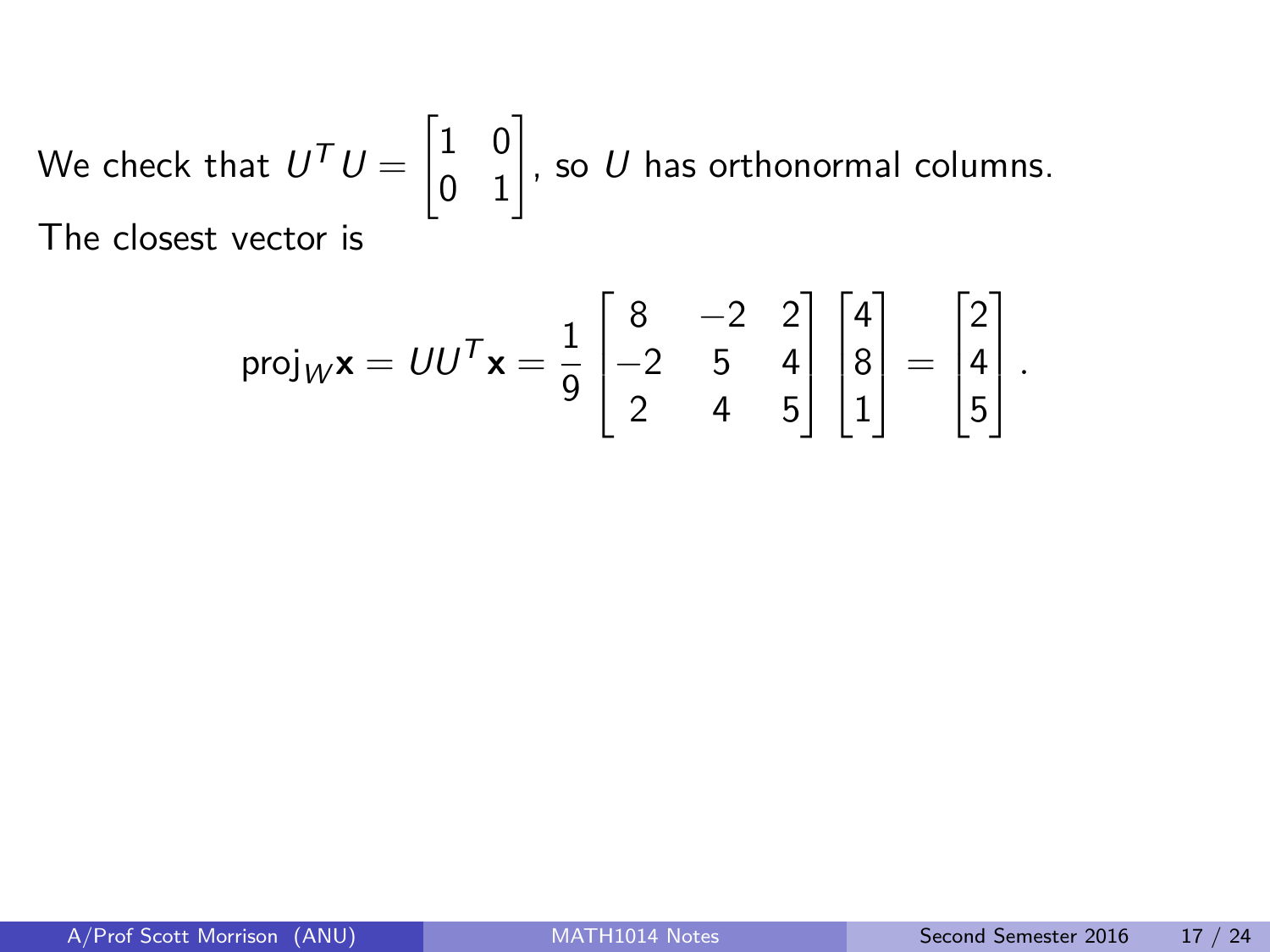We check that 
$$
U^T U = \begin{bmatrix} 1 & 0 \\ 0 & 1 \end{bmatrix}
$$
, so U has orthonormal columns.  
The closest vector is

$$
\text{proj}_{W} \mathbf{x} = U U^{T} \mathbf{x} = \frac{1}{9} \begin{bmatrix} 8 & -2 & 2 \\ -2 & 5 & 4 \\ 2 & 4 & 5 \end{bmatrix} \begin{bmatrix} 4 \\ 8 \\ 1 \end{bmatrix} = \begin{bmatrix} 2 \\ 4 \\ 5 \end{bmatrix}.
$$

We can also compute distance from x to W:

$$
\|\mathbf{x} - \text{proj}_{W}\mathbf{x}\| = \|\begin{bmatrix} 4 \\ 8 \\ 1 \end{bmatrix} - \begin{bmatrix} 2 \\ 4 \\ 5 \end{bmatrix}\| = \|\begin{bmatrix} 2 \\ 4 \\ -4 \end{bmatrix}\| = 6.
$$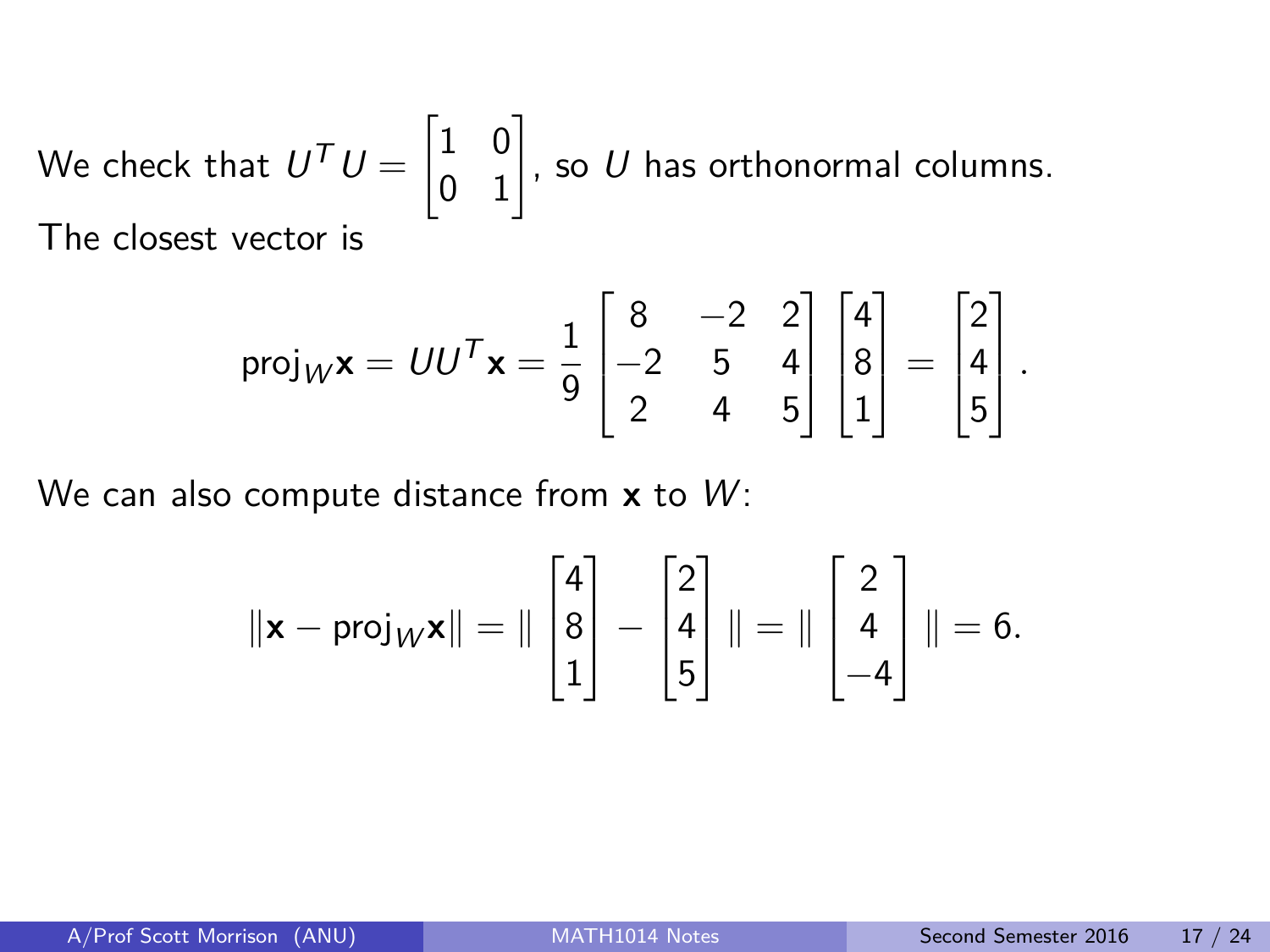Because this example is about vectors in  $\mathbb{R}^3$ , so we could also use cross products:

$$
\begin{bmatrix} 2 \\ 1 \\ 2 \end{bmatrix} \times \begin{bmatrix} -2 \\ 2 \\ 1 \end{bmatrix} = \begin{vmatrix} \mathbf{i} & \mathbf{j} & \mathbf{k} \\ 2 & 1 & 2 \\ -2 & 2 & 1 \end{vmatrix} = -3\mathbf{i} - 6\mathbf{j} + 6\mathbf{k} = \mathbf{n}
$$

gives a vector orthogonal to  $W$ , so the distance is the length of the projection of **x** onto **n**:

$$
\begin{bmatrix} 4 \\ 8 \\ 1 \end{bmatrix} \cdot \begin{bmatrix} -1/3 \\ -2/3 \\ 2/3 \end{bmatrix} = -6,
$$

and the closest vector is

$$
\begin{bmatrix} 4 \\ 8 \\ 1 \end{bmatrix} + 6 \begin{bmatrix} -1/3 \\ -2/3 \\ 2/3 \end{bmatrix} = \begin{bmatrix} 2 \\ 4 \\ 5 \end{bmatrix}.
$$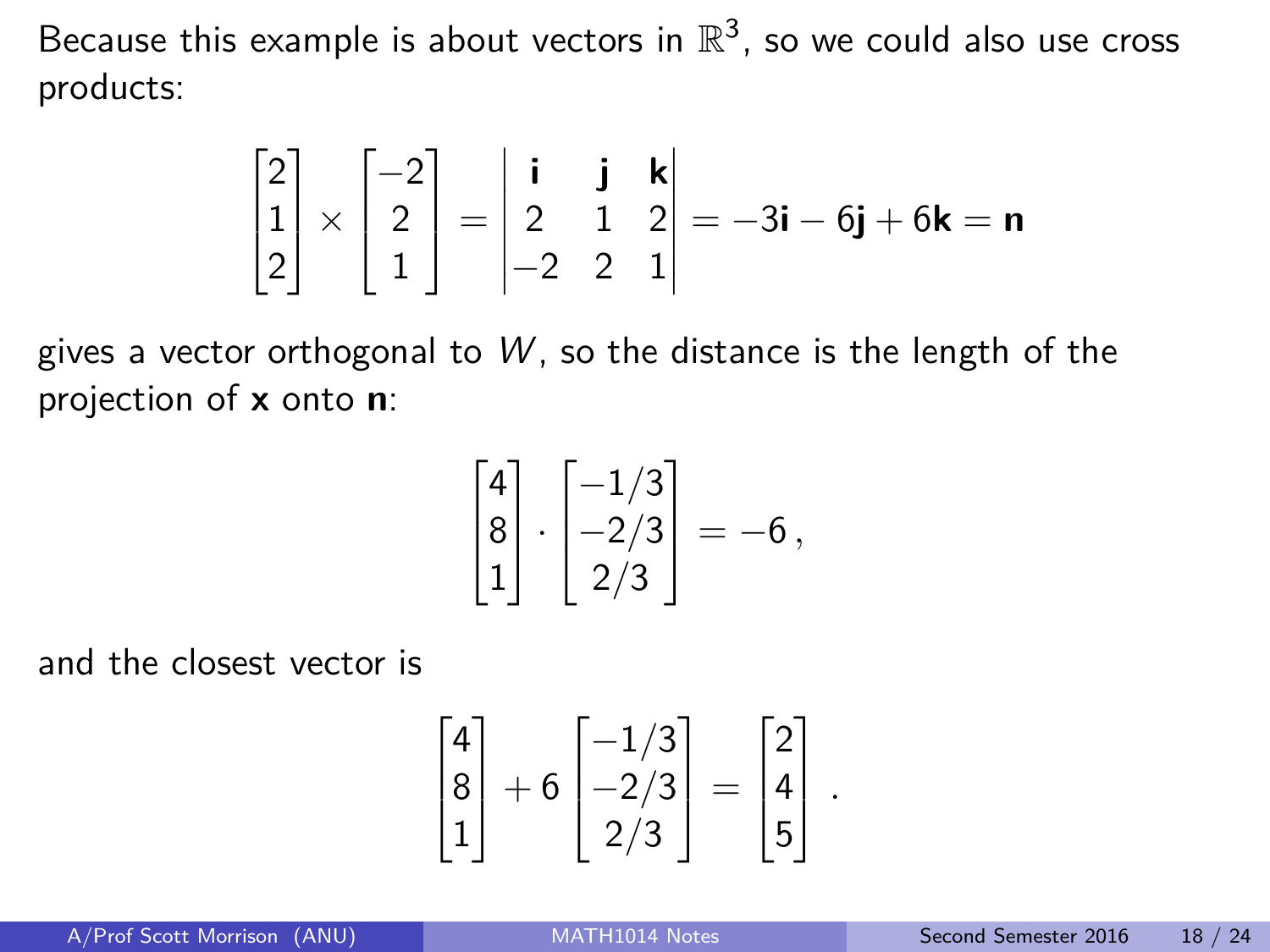This example showed that the standard matrix for projection to

$$
W = \text{Span}\left\{ \begin{bmatrix} 2 \\ 1 \\ 2 \end{bmatrix}, \begin{bmatrix} -2 \\ 2 \\ 1 \end{bmatrix} \right\} \text{ is } \frac{1}{9} \begin{bmatrix} 8 & -2 & 2 \\ -2 & 5 & 4 \\ 2 & 4 & 5 \end{bmatrix}.
$$
  
If we instead work with  $B = \left\{ \begin{bmatrix} 2 \\ 1 \\ 2 \end{bmatrix}, \begin{bmatrix} -2 \\ 2 \\ 1 \end{bmatrix}, \begin{bmatrix} -1 \\ -2 \\ 2 \end{bmatrix} \right\}$  coordinates, what is

the orthogonal projection matrix?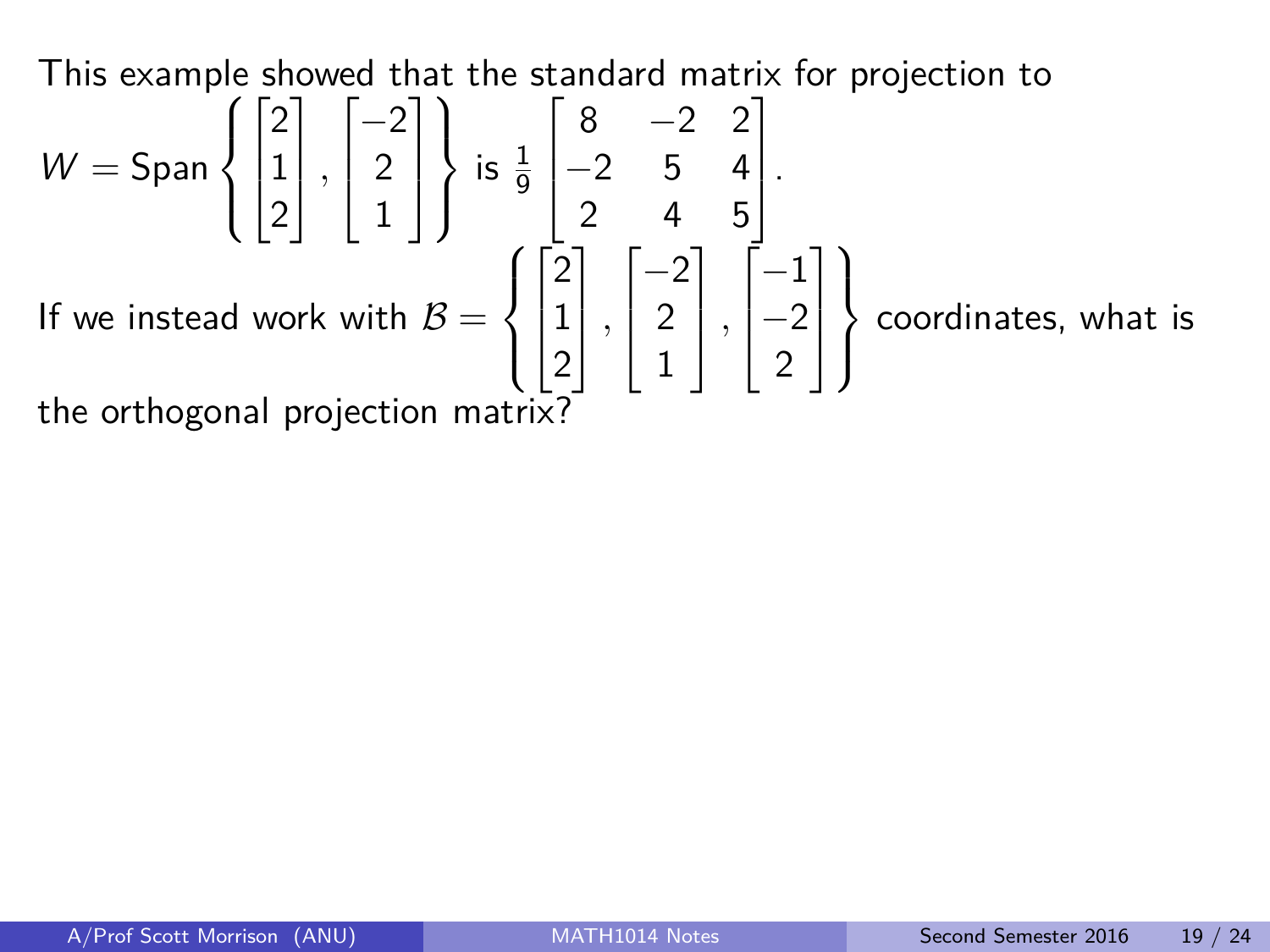This example showed that the standard matrix for projection to

 $W =$ Span  $\sqrt{ }$  $\int$  $\mathcal{L}$  $\sqrt{ }$  $\overline{\phantom{a}}$ 2 1 2 1 *,*  $\sqrt{ }$  $\overline{\phantom{a}}$  $-2$ 2 1 1  $\overline{\phantom{a}}$  $\mathcal{L}$  $\mathcal{L}$  $\int$ is  $\frac{1}{9}$  $\sqrt{ }$  $\overline{\phantom{a}}$ 8 −2 2  $-2$  5 4 2 4 5 1  $\vert \cdot$ If we instead work with  $\mathcal{B}=$  $\sqrt{ }$  $\int$  $\overline{\mathcal{L}}$  $\sqrt{ }$  $\overline{\phantom{a}}$ 2 1 2 1 *,*  $\sqrt{ }$  $\overline{\phantom{a}}$  $-2$ 2 1 1 *,*  $\sqrt{ }$  $\overline{\phantom{a}}$ −1  $-2$ 2 1  $\overline{\phantom{a}}$  $\mathcal{L}$  $\overline{\mathcal{L}}$  $\int$ coordinates, what is the orthogonal projection matrix?

Observe that the three basis vectors were chosen very carefully:  $\mathbf{b}_1$  and  $\mathbf{b}_2$ span W, and  $\mathbf{b}_3$  is orthogonal to W. Thus each of the basis vectors is an eigenvector for the linear transformation. (Why?)

The linear transformation is represented by a diagonal matrix when it's written in terms of an eigenbasis. Thus we get the matrix  $\lceil$  $\Big\}$ 1 0 0 0 1 0 0 0 0 1  $\vert \cdot$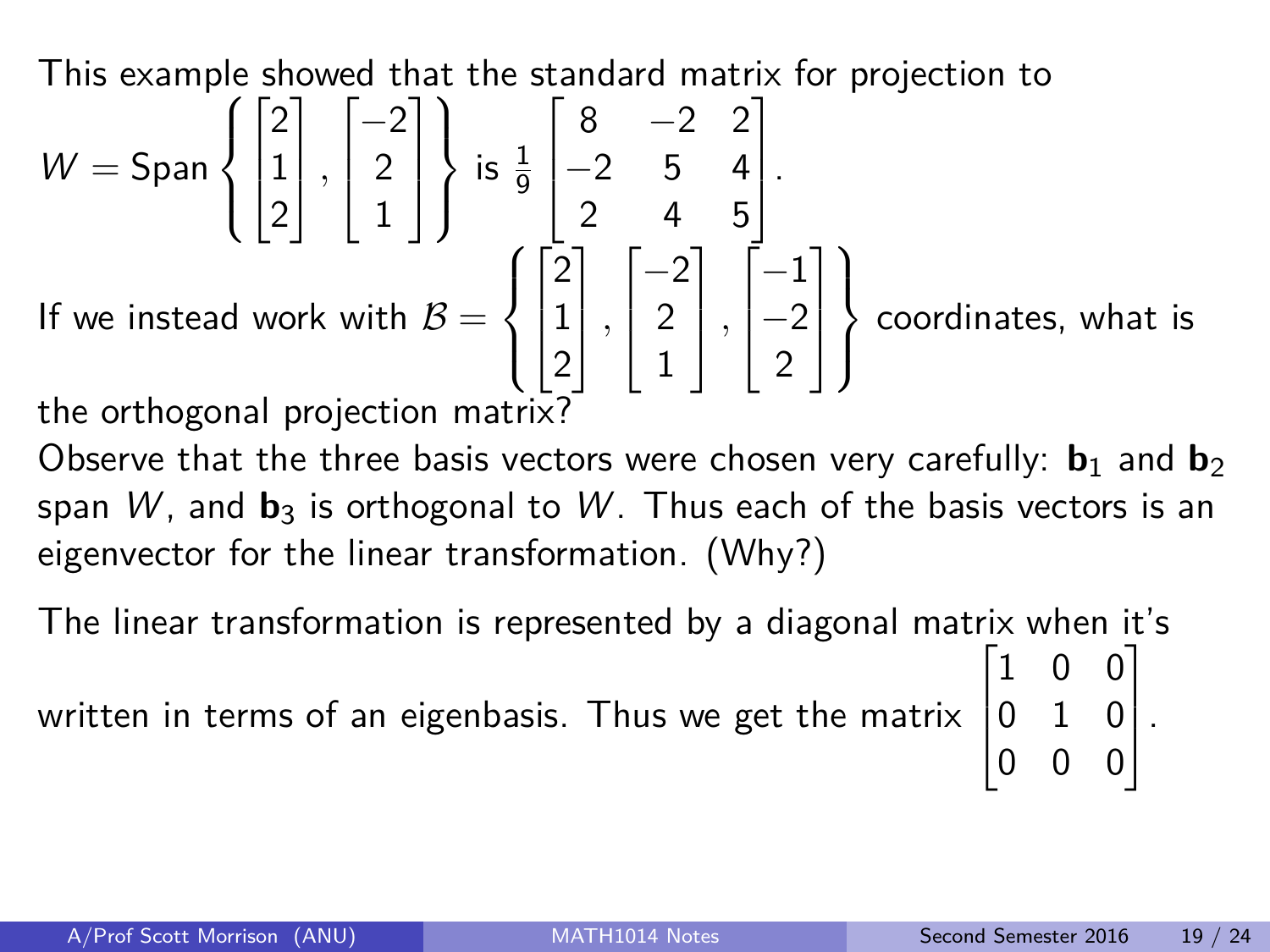This example showed that the standard matrix for projection to

 $W =$ Span  $\sqrt{ }$  $\int$  $\mathcal{L}$  $\sqrt{ }$  $\overline{\phantom{a}}$ 2 1 2 1 *,*  $\sqrt{ }$  $\overline{\phantom{a}}$  $-2$ 2 1 1  $\overline{\phantom{a}}$  $\mathcal{L}$  $\mathcal{L}$  $\int$ is  $\frac{1}{9}$  $\sqrt{ }$  $\overline{\phantom{a}}$ 8 −2 2  $-2$  5 4 2 4 5 1  $\vert \cdot$ If we instead work with  $\mathcal{B}=$  $\sqrt{ }$  $\int$  $\overline{\mathcal{L}}$  $\sqrt{ }$  $\overline{\phantom{a}}$ 2 1 2 1 *,*  $\sqrt{ }$  $\overline{\phantom{a}}$  $-2$ 2 1 1 *,*  $\sqrt{ }$  $\overline{\phantom{a}}$ −1  $-2$ 2 1  $\overline{\phantom{a}}$  $\mathcal{L}$  $\overline{\mathcal{L}}$  $\int$ coordinates, what is the orthogonal projection matrix?

Observe that the three basis vectors were chosen very carefully:  $\mathbf{b}_1$  and  $\mathbf{b}_2$ span W, and  $\mathbf{b}_3$  is orthogonal to W. Thus each of the basis vectors is an eigenvector for the linear transformation. (Why?)

The linear transformation is represented by a diagonal matrix when it's  $\lceil$ 1 0 0 1

written in terms of an eigenbasis. Thus we get the matrix  $\Big\}$ 0 1 0 0 0 0  $\vert \cdot$ 

What does this tell you about orthogonal projection matrices in general?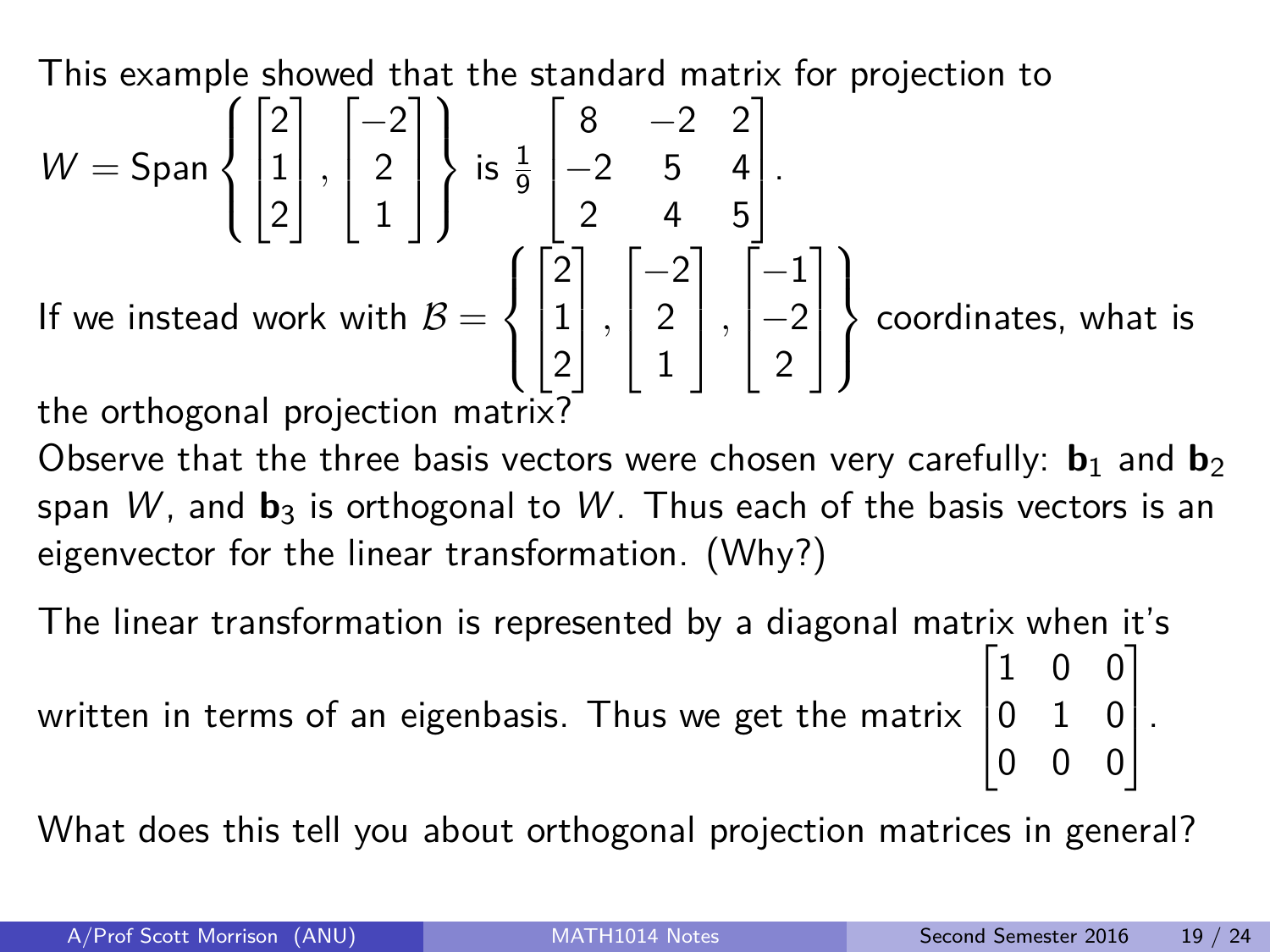

Normalize the columns and set

$$
U = \begin{bmatrix} 1/\sqrt{2} & 1/2 \\ 0 & 1/2 \\ 1/\sqrt{2} & -1/2 \\ 0 & -1/2 \end{bmatrix}.
$$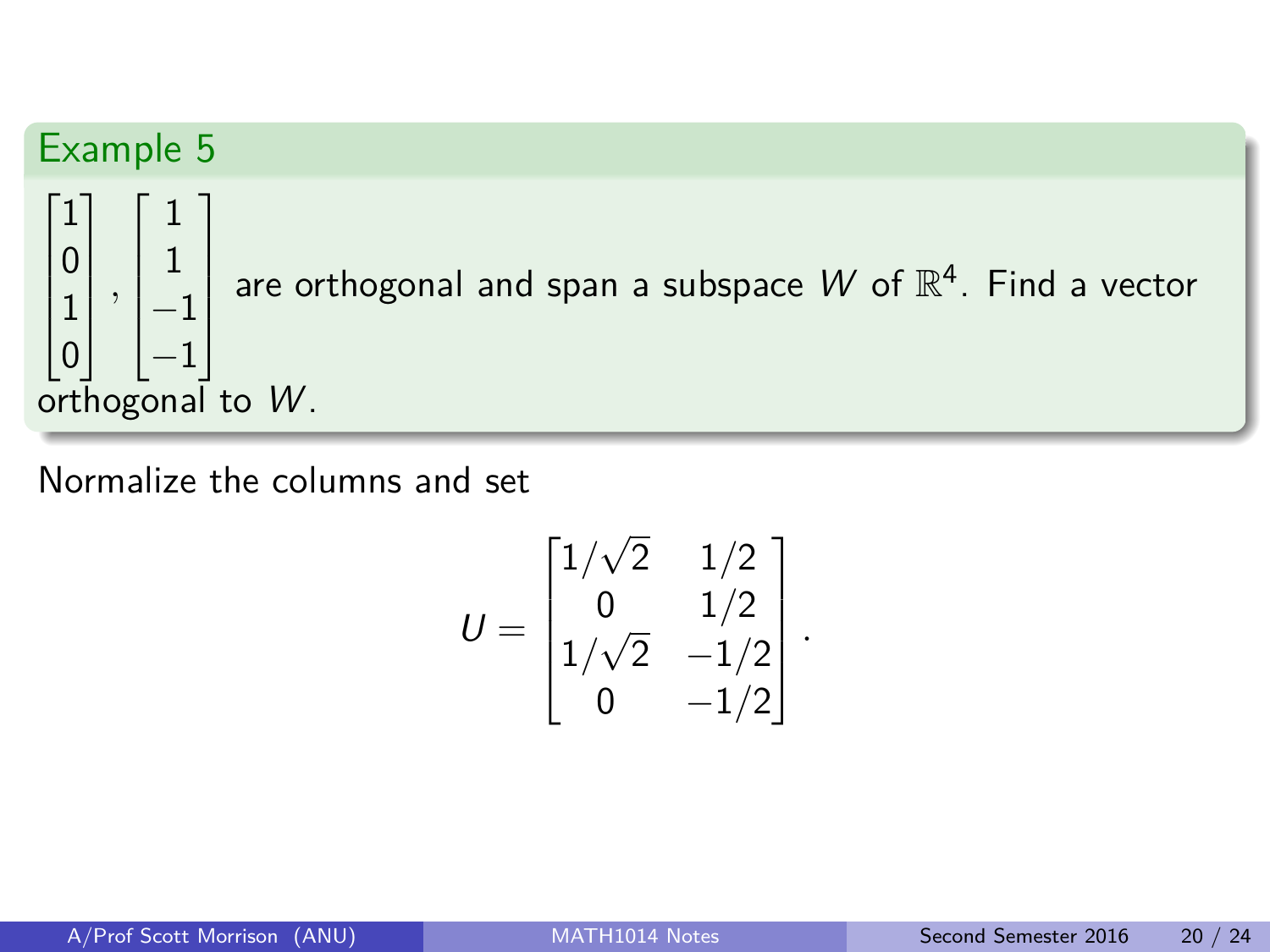Then the standard matrix for the orthogonal projection is has matrix

$$
UU^{T} = \frac{1}{4} \begin{bmatrix} 3 & 1 & 1 & -1 \\ 1 & 1 & -1 & -1 \\ 1 & -1 & 3 & 1 \\ -1 & -1 & 1 & 1 \end{bmatrix}.
$$
  
Thus, choosing a vector  $\mathbf{v} = \begin{bmatrix} 3 \\ 2 \\ 0 \\ 1 \end{bmatrix}$  not in W, the closest vector to  $\mathbf{v}$  in W is given by  

$$
UU^{T} \begin{bmatrix} 3 \\ 2 \\ 0 \\ 1 \end{bmatrix} = \frac{1}{2} \begin{bmatrix} 5 \\ 2 \\ 1 \\ -2 \end{bmatrix}.
$$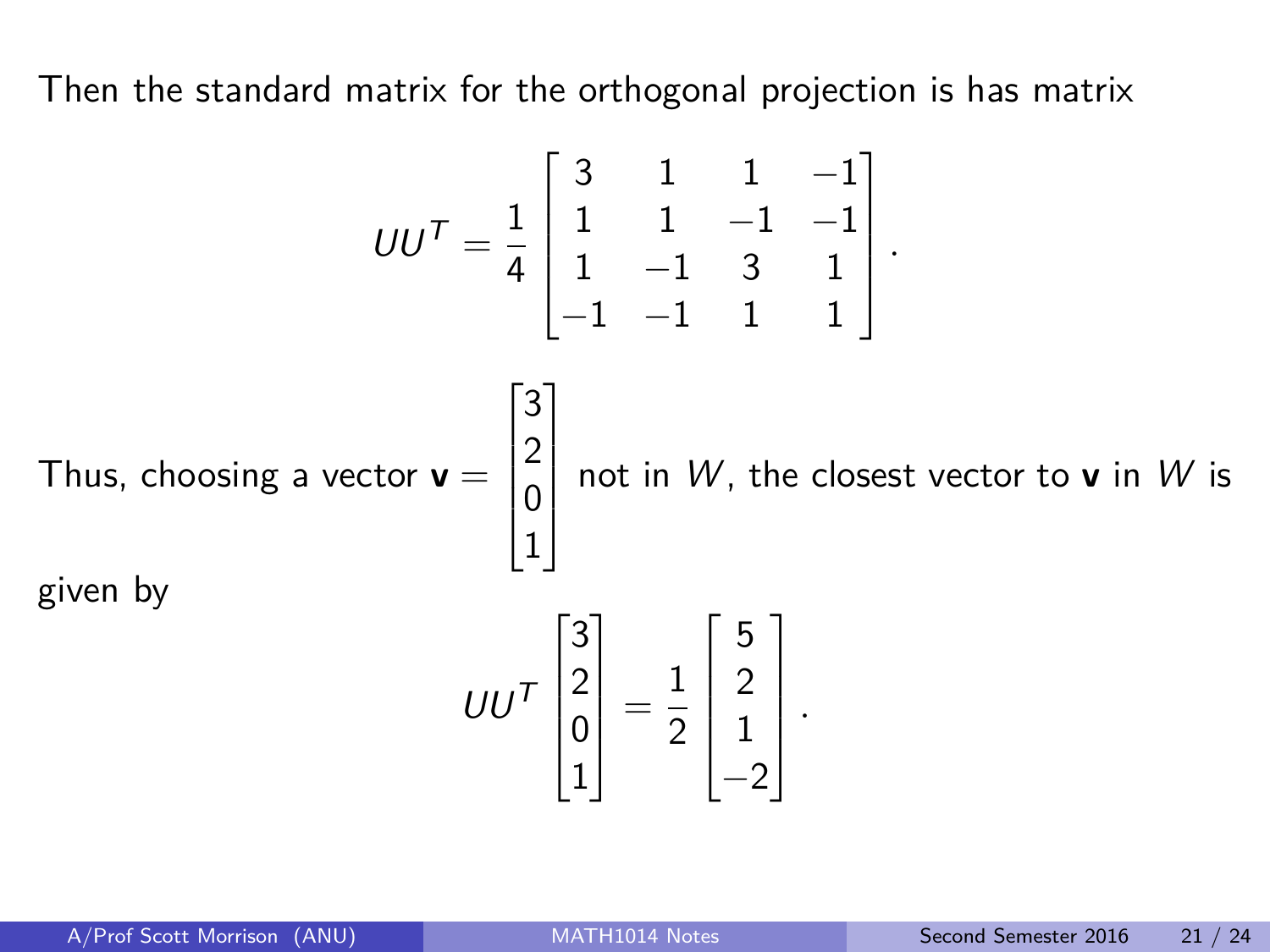In particular, 
$$
\mathbf{v} - U U^T \mathbf{v} = \begin{bmatrix} 3 \\ 2 \\ 0 \\ 1 \end{bmatrix} - \frac{1}{2} \begin{bmatrix} 5 \\ 2 \\ 1 \\ -2 \end{bmatrix} = \frac{1}{2} \begin{bmatrix} 1 \\ 2 \\ -1 \\ 4 \end{bmatrix}
$$
 lies in  $W^{\perp}$ .  
Thus  $\begin{bmatrix} 1 \\ 0 \\ 1 \\ 0 \end{bmatrix}, \begin{bmatrix} 1 \\ 1 \\ -1 \\ -1 \end{bmatrix}, \begin{bmatrix} 1 \\ 2 \\ -1 \\ 4 \end{bmatrix}$  are orthogonal in  $\mathbb{R}^4$ , and span a subspace  $W_1$  of dimension 3.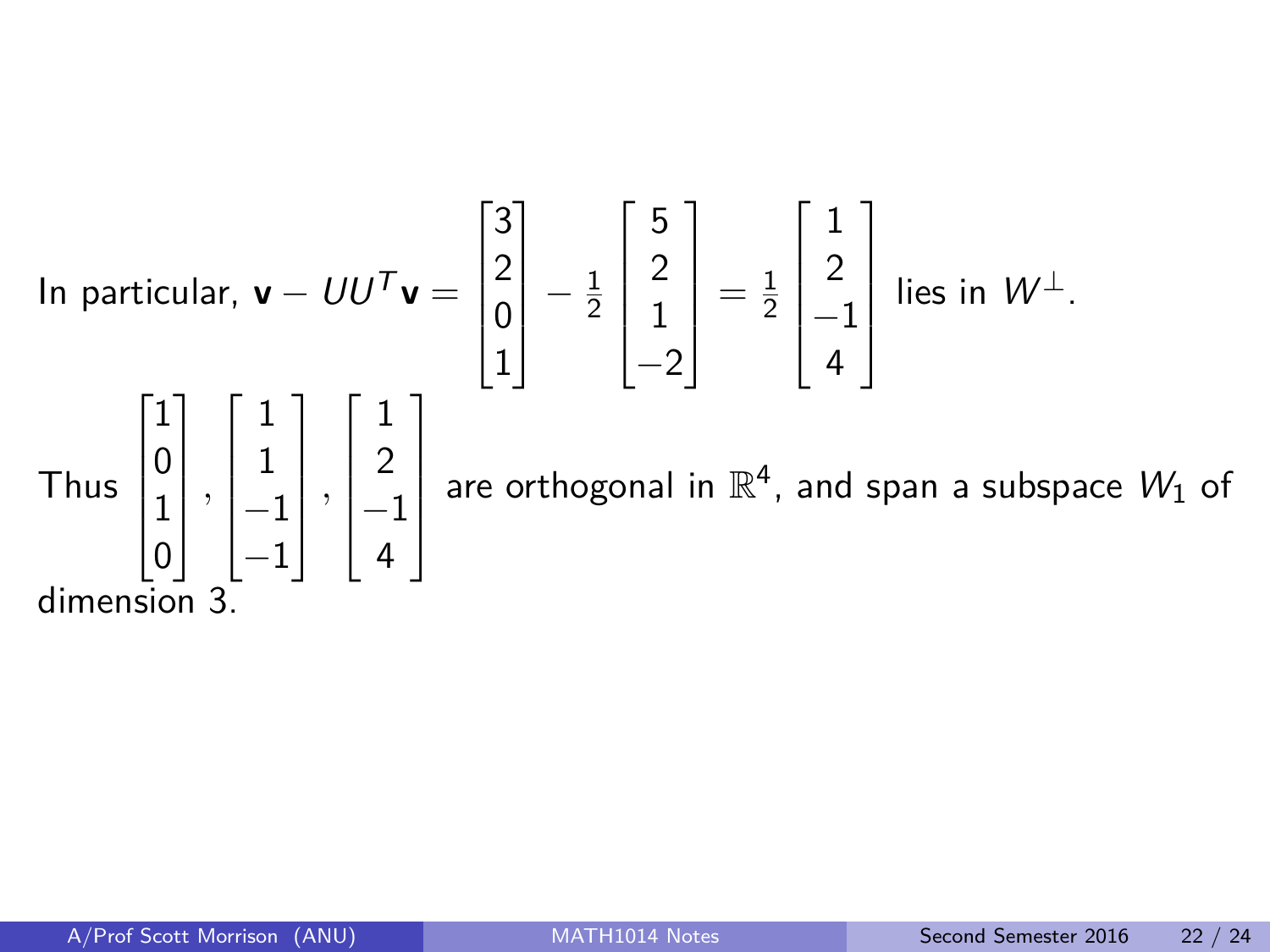But now we can repeat the process with  $W_1!$ ! This time take

$$
U = \begin{bmatrix} 1/\sqrt{2} & 1/2 & 1/\sqrt{22} \\ 0 & 1/2 & 2/\sqrt{22} \\ 1/\sqrt{2} & -1/2 & -1/\sqrt{22} \\ 0 & -1/2 & 4/\sqrt{22} \end{bmatrix},
$$

$$
UU^{T} = \frac{1}{44} \begin{bmatrix} 35 & 15 & 9 & -3 \\ 15 & 19 & -15 & 5 \\ 9 & -15 & 35 & 3 \\ -3 & 5 & 3 & 43 \end{bmatrix}
$$

*.*